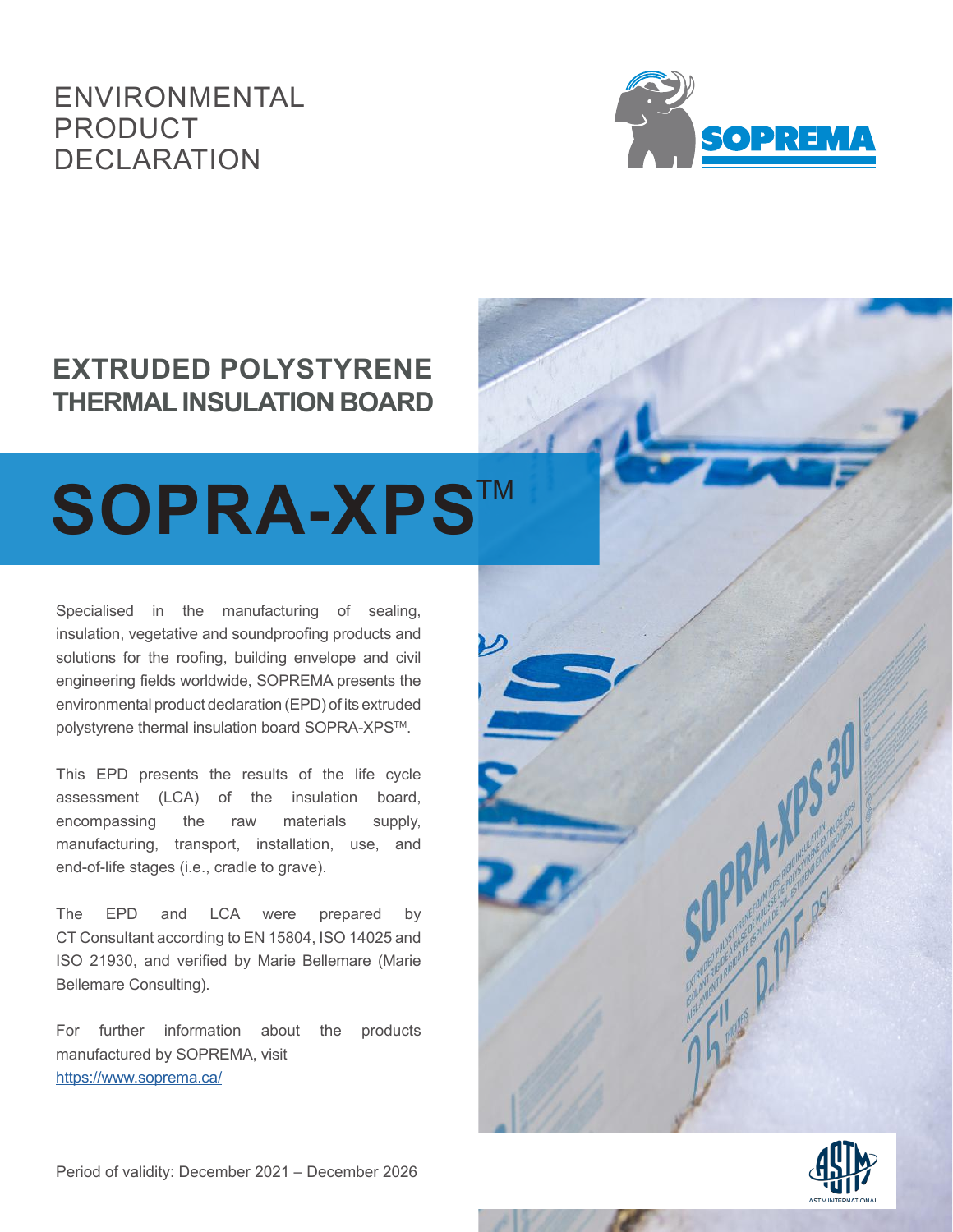

# **1 GENERAL INFORMATION**

| <b>Program operator</b>                 | <b>ASTM International</b><br>100 Barr Harbor Drive<br>West Conshohocken, PA 19428<br>United States of America (USA)<br>www.astm.org<br>ASTM INTERNATIONAL                                                                                   |  |  |  |  |  |
|-----------------------------------------|---------------------------------------------------------------------------------------------------------------------------------------------------------------------------------------------------------------------------------------------|--|--|--|--|--|
| <b>Declaration holder</b>               | <b>SOPREMA</b><br>1688 Jean-Berchmans-Michaud Street<br>Drummondville, Quebec<br>Canada J2C 8E9<br>(819) 478-8163<br>www.soprema.ca                                                                                                         |  |  |  |  |  |
| <b>Declared product</b>                 | SOPRA-XPS™ extruded polystyrene thermal insulation board                                                                                                                                                                                    |  |  |  |  |  |
| <b>Functional unit</b>                  | $1 \text{ m}^2$ of installed extruded polystyrene thermal insulation board with a thickness that gives<br>an average thermal resistance RSI = $1 \text{ m}^2$ K/W.                                                                          |  |  |  |  |  |
| <b>Declaration number</b>               | <b>EPD-283</b>                                                                                                                                                                                                                              |  |  |  |  |  |
| <b>Date of issue</b>                    | 16 December 2021                                                                                                                                                                                                                            |  |  |  |  |  |
| <b>Period of validity</b>               | 16 December 2021 - 15 December 2026                                                                                                                                                                                                         |  |  |  |  |  |
| <b>EPD type</b>                         | Product-specific                                                                                                                                                                                                                            |  |  |  |  |  |
| <b>EPD scope</b>                        | Cradle to grave                                                                                                                                                                                                                             |  |  |  |  |  |
| <b>Reference period</b>                 | May 2020 - April 2021                                                                                                                                                                                                                       |  |  |  |  |  |
| <b>Region covered</b>                   | <b>North America</b>                                                                                                                                                                                                                        |  |  |  |  |  |
| <b>LCA Software</b>                     | OpenLCA version 1.10.3 [1]                                                                                                                                                                                                                  |  |  |  |  |  |
| <b>Life cycle inventory</b><br>database | ecoinvent version 3.6 [2]                                                                                                                                                                                                                   |  |  |  |  |  |
| Life cycle impact<br>assessment method  | TRACI version 2.1 [3]                                                                                                                                                                                                                       |  |  |  |  |  |
| <b>Product Category Rules</b><br>(PCR)  | PCR Part A: UL Environment Building Related Products and Services. v3.1. May 2018 [4]<br>PCR Part B: UL Environment. Building Related Products and Services. Building Envelope<br>Thermal Insulation EPD requirements. v2.0. April 2018 [5] |  |  |  |  |  |
| <b>PCR Part B review</b>                | PCR Part B peer review panel<br>Thomas Gloria, PhD, Industrial Ecology, Chairman of the peer review panel<br>t.gloria@industrial-ecology.com                                                                                                |  |  |  |  |  |



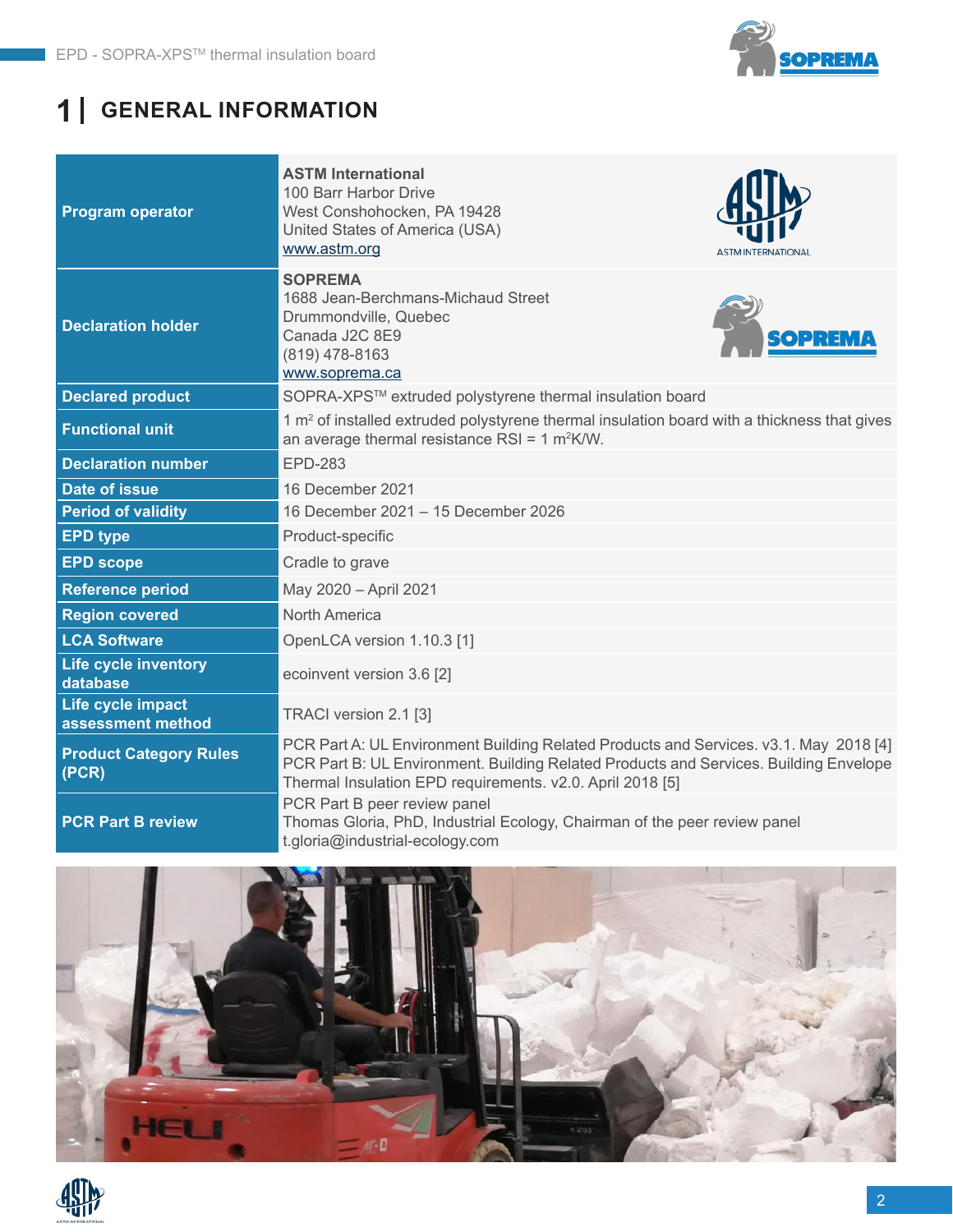

# **2 PREPARATION AND VERIFICATION**

This EPD and the LCA were prepared by:



266 Hickson Street Montreal, Quebec Canada H4G 2J6 [www.ctconsultant.ca](http://www.ctconsultant.ca)

This EPD and the LCA were verified by: This verification was carried out in

□ INTERNAL X EXTERNAL accordance with ISO 14025:2006 [6], ISO 14044:2006 [7], and the reference PCR.

Marie Bellemare Consulting 5687 5<sup>th</sup> Avenue Montreal, Quebec Canada H1Y 2S9

• The PCR "UL Environment, Building Related Products and Services, Part A v3.1, May 2018" [4] based on ISO 21930:2017 [8] and EN 15804:2013 [9] serves as the core PCR, with additional considerations for the USGBC/UL Environment Part A Enhancement (2017) and "UL Environment. Building Related Products and Services. Part B : Building Envelope Thermal Insulation EPD requirements. v2.0. April 2018" [5].

#### **3 NOTES ON EPD COMPARISON**

For products from the same category but from different programs, environmental declarations may not be comparable. When EPDs are used to compare the environmental performance of different building envelope thermal insulation products, it is essential to take into account the products' use and their impacts on the building. Therefore, EPDs cannot be used for comparison purposes when the building's energy consumption is not considered [5]. Furthermore, in order to allow comparability, all the life cycle stages of a thermal insulation product must have been considered. The same standards and the same reference PCR must be used, and the product installation scenarios must be equivalent [5]. It should also be noted that the use of different LCA software packages and databases may affect the reliability of the EPD comparison.



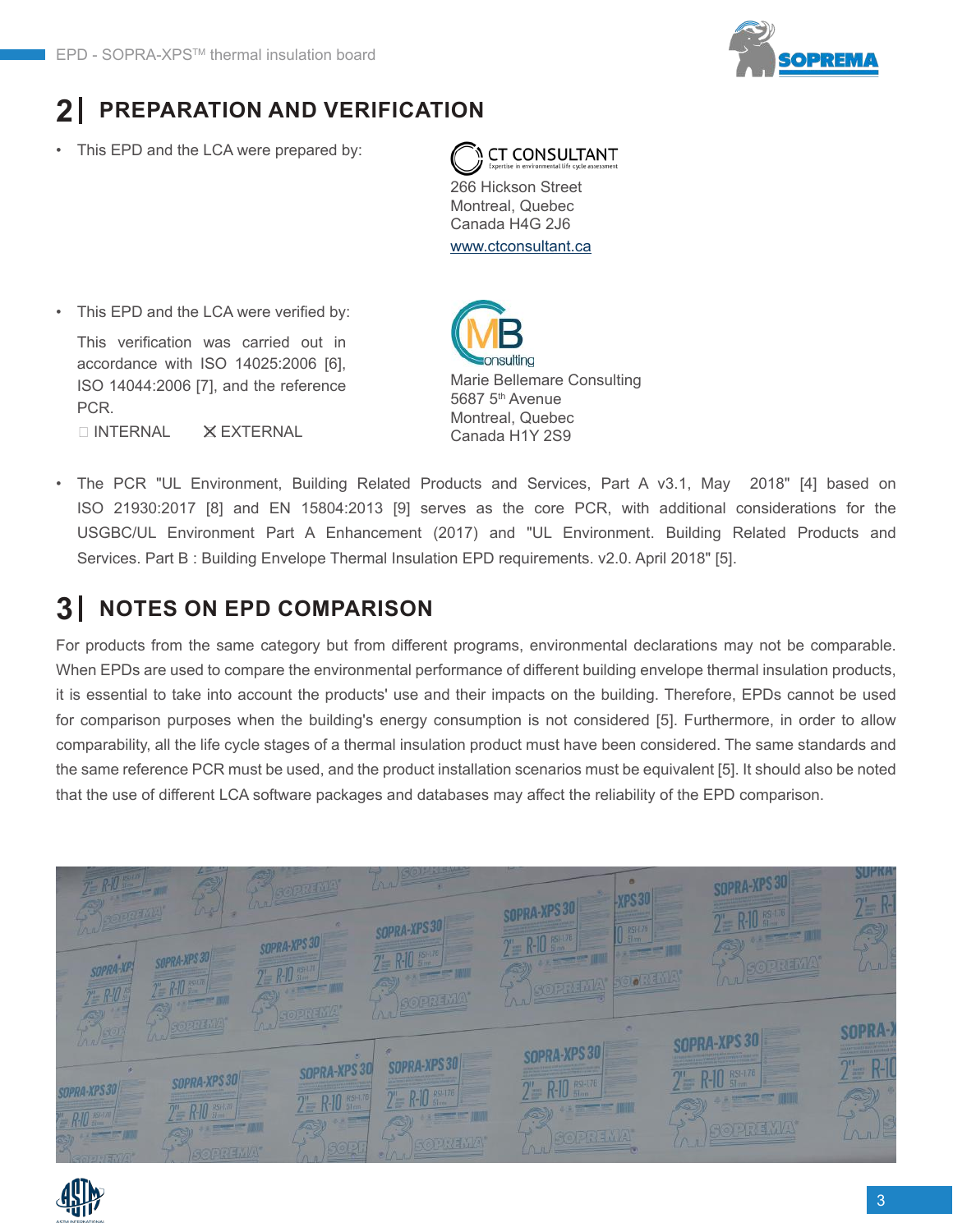

#### **PRODUCT AND COMPANY DESCRIPTION 4**

## **4.1. Company description**

Specialised in the manufacturing of products for waterproofing, soundproofing, insulating and greening buildings and civil engineering structures, SOPREMA manufactures several types of insulation products including an extruded polystyrene insulation board, the SOPRA-XPSTM. With the environment at the heart of its corporate values, SOPREMA innovates in the field of sustainable construction materials through its 17 research and development centres around the world. The SOPRA-XPS™ insulation board is manufactured in an ISO 9001-certified plant [10] (see section 10.1.) located at 5255 Robert-Boyd Street in Sherbrooke, Quebec, Canada.

#### **4.2. Product description and applications**

The SOPRA-XPS™ is a rigid, closed-cell extruded polystyrene foam insulation board used for thermal insulation in residential and commercial buildings and civil engineering structures. This versatile insulation product can be used in a variety of applications such as foundation systems, walls, parking decks and inverted roof systems, including plaza decks and green roofs. The insulation board is manually installed in one or more layers flat on or against the surface being insulated. All the products of the line have an initial and long-term RSI (thermal performance) equal to 0.8805 m²K/W [11]. Its high density and closed cell structure give the SOPRA-XPS™ one of the highest compressive strengths on the market, and make it exceptionally resistant to water and moisture. It is also resistant to climatic variations and freeze-thaw cycles. The product's formulation limits the formation of mould and the proliferation of bacteria, even in the presence of moisture. In addition, the SOPRA-XPS™ is made of up to 70% recycled and recovered content, as well as a new HFO-type blowing agent with a low global warming potential (1 kg CO<sub>2</sub> eq [12]). The SOPRA-XPS™ is GREENGUARD GOLD certified, which demonstrates that the product line complies with very strict criteria and considers the most demanding safety factors regarding volatile organic compound (VOC) emissions. The SOPRA-XPSTM insulation boards comply with the CAN/ULC-S701.1 [13] and ASTM C578 [14] standards in their respective classifications. The SOPRA-XPSTM is sold in grey boards measuring 8 feet long by 2 or 4 feet wide, and are available in several thicknesses, with grooved, shiplap or butt edges.



Photo 1. SOPRA-XPS™ insulation board

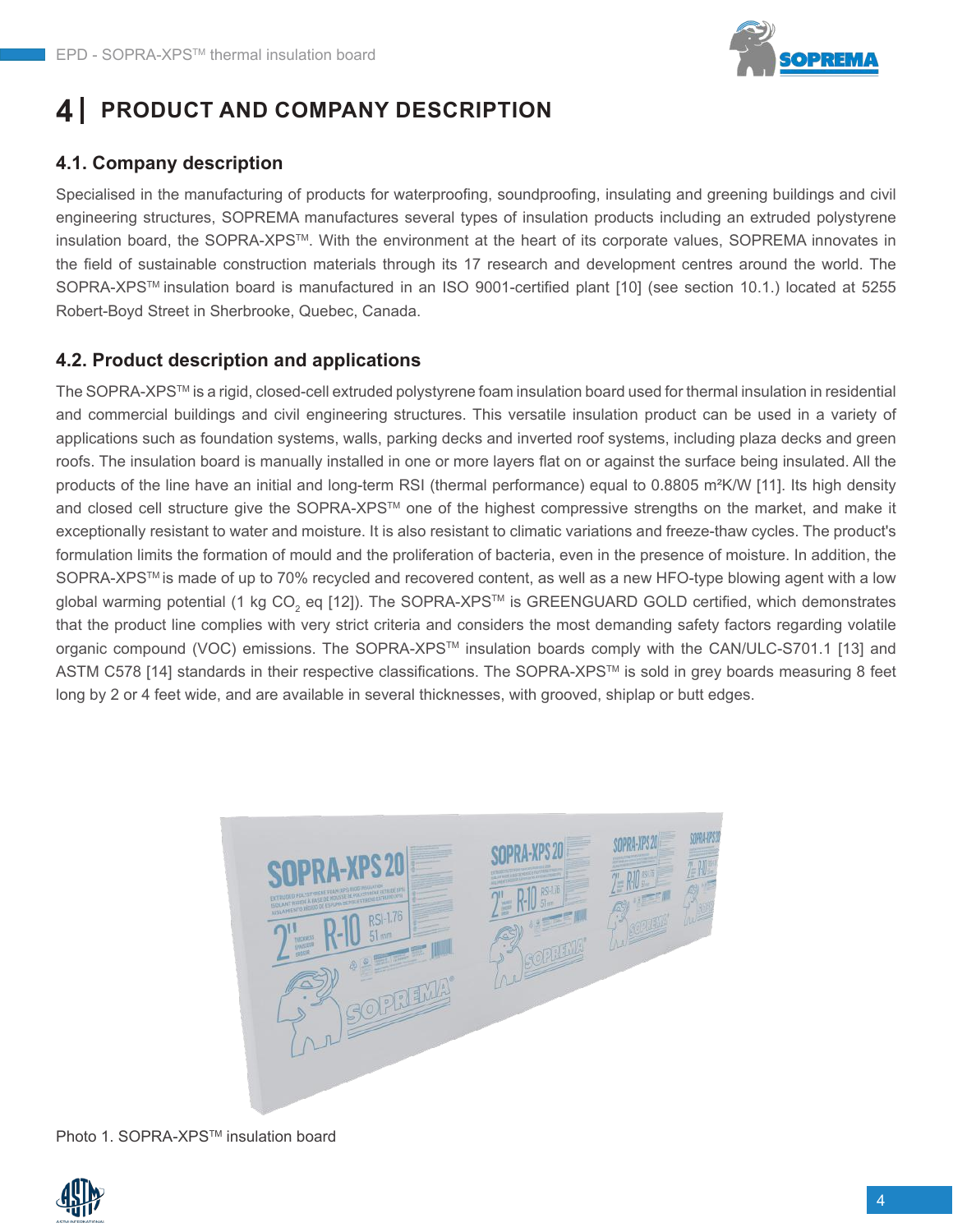

#### **4.3. Products covered by the EPD**

All the products of the SOPRA-XPS™ product line are covered by this EPD:

- SOPRA-XPSTM 20
- SOPRA-XPSTM 25 CW
- SOPRA-XPSTM 30
- SOPRA-XPSTM 35
- SOPRA-XPSTM 35 DC
- SOPRA-XPS™ 40
- SOPRA-XPS™ 60
- SOPRA-XPSTM 100

#### **4.4. Reference product**

The reference product considered here is representative of the entire SOPRA-XPSTM line. It corresponds to a weighted average of the composition and densities based on the total quantity of raw materials purchased and tonnage produced for each of the products of the SOPRA-XPS™ line manufactured during the reference year (May 2020 - April 2021). The thermal resistance and processes included in the life cycle of the insulation board (manufacturing process, transport, installation, use and end of life) are identical for each product of the line, and only the density and thickness differ from one product to another.

In 2020, SOPREMA replaced the HFC-based blowing agent previously used in the manufacturing of its insulation board by HFO-1234ze. As HFO-1234ze was used for 7 of the 12 months of the reference year considered, the quantity of HFO-1234ze used in the study was determined by extrapolation to the full year. For conciseness, HFO-1234ze is hereafter referred to simply as HFO.



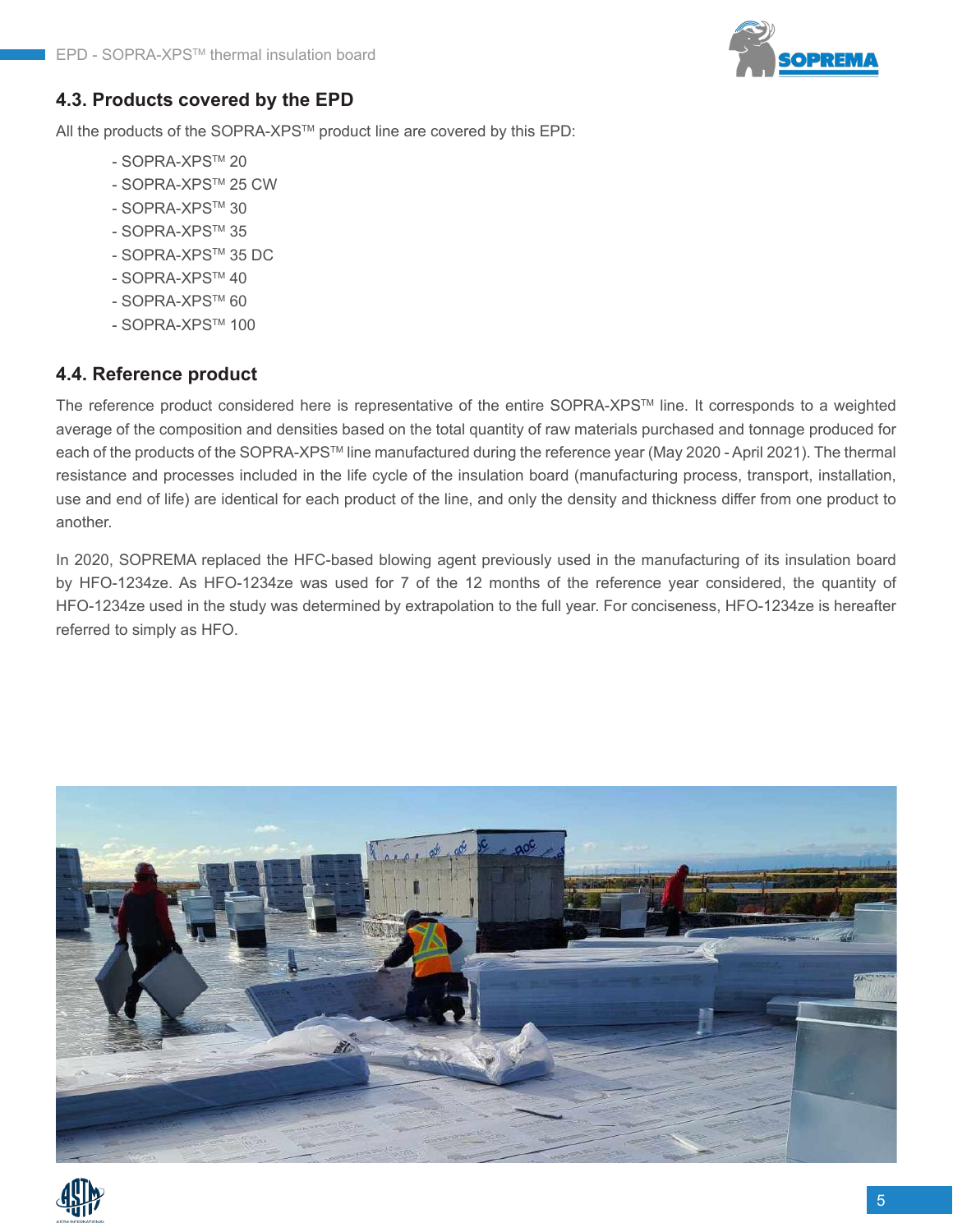

#### **4.5. Material composition**

Table 1. Material composition of the SOPRA-XPSTM insulation board

| <b>Material</b>         | <b>Mass</b><br>(% of the board) | <b>Production site</b>                               | <b>Distance travelled to</b><br><b>SOPREMA's manufacturing</b><br>plant |
|-------------------------|---------------------------------|------------------------------------------------------|-------------------------------------------------------------------------|
| Recycled<br>polystyrene | 68%                             | Multiple (Canada and USA)                            | 1837                                                                    |
| Virgin Polystyrene      | 20%                             | Multiple (USA, Taiwan and South Korea)               | 9 2 0 6                                                                 |
| <b>HFO</b>              | 3%                              | Baton Rouge (Louisiana, USA)                         | 2 8 5 0                                                                 |
| Carbon dioxide          | 3%                              | Pointe-aux-Trembles and Varennes<br>(Quebec, Canada) | 165                                                                     |
| Flame retardant         | 3%                              | <b>Israel</b>                                        | 9893                                                                    |
|                         |                                 | China                                                | 26 004                                                                  |
| Co-agent                | 2%                              | Chatham (Ontario, Canada)                            | 970                                                                     |
|                         |                                 | Shreveport (Louisiana, USA)                          | 2 8 0 0                                                                 |
| Talc                    | 1%                              | Israel                                               | 9893                                                                    |
| Colorant                | $< 1\%$                         | <b>Israel</b>                                        | 9893                                                                    |
| Stearic acid            | $< 1\%$                         | Spain                                                | 6197                                                                    |

## **4.6. Thermal performance of the product**

Table 2. Thermal performance of the SOPRA-XPS™ insulation board

| <b>Standard</b>   | Title                                                                                                                                     | <b>Result</b>                                                         | <b>Verification laboratory</b>                      |
|-------------------|-------------------------------------------------------------------------------------------------------------------------------------------|-----------------------------------------------------------------------|-----------------------------------------------------|
| ASTM C518-21 [11] | <b>Standard Test Method</b><br>for Steady-State Thermal<br><b>Transmission Properties</b><br>by Means of the Heat Flow<br>Meter Apparatus | $0.8805 \text{ m}^2$ K/W/cm<br>(5 ft <sup>2</sup> <i>Fhr/BTU/in</i> ) | R&D Services Inc.,<br>Watertown<br>(Tennessee, USA) |

#### **4.7. Density and sizes of the product**

Table 3. Density and sizes of the SOPRA-XPS™ insulation board upon delivery

| <b>Property</b>  | <b>Value</b>   | <b>Unit</b>       |
|------------------|----------------|-------------------|
| Density          | 32.8           | kg/m <sup>3</sup> |
|                  | $\,8\,$        | ft                |
| Length           | 243.84         | cm                |
|                  | 2              | ft                |
| Width            | 60.96          | cm                |
|                  | $1 - 4$        | in                |
| <b>Thickness</b> | $2.54 - 10.16$ | cm                |

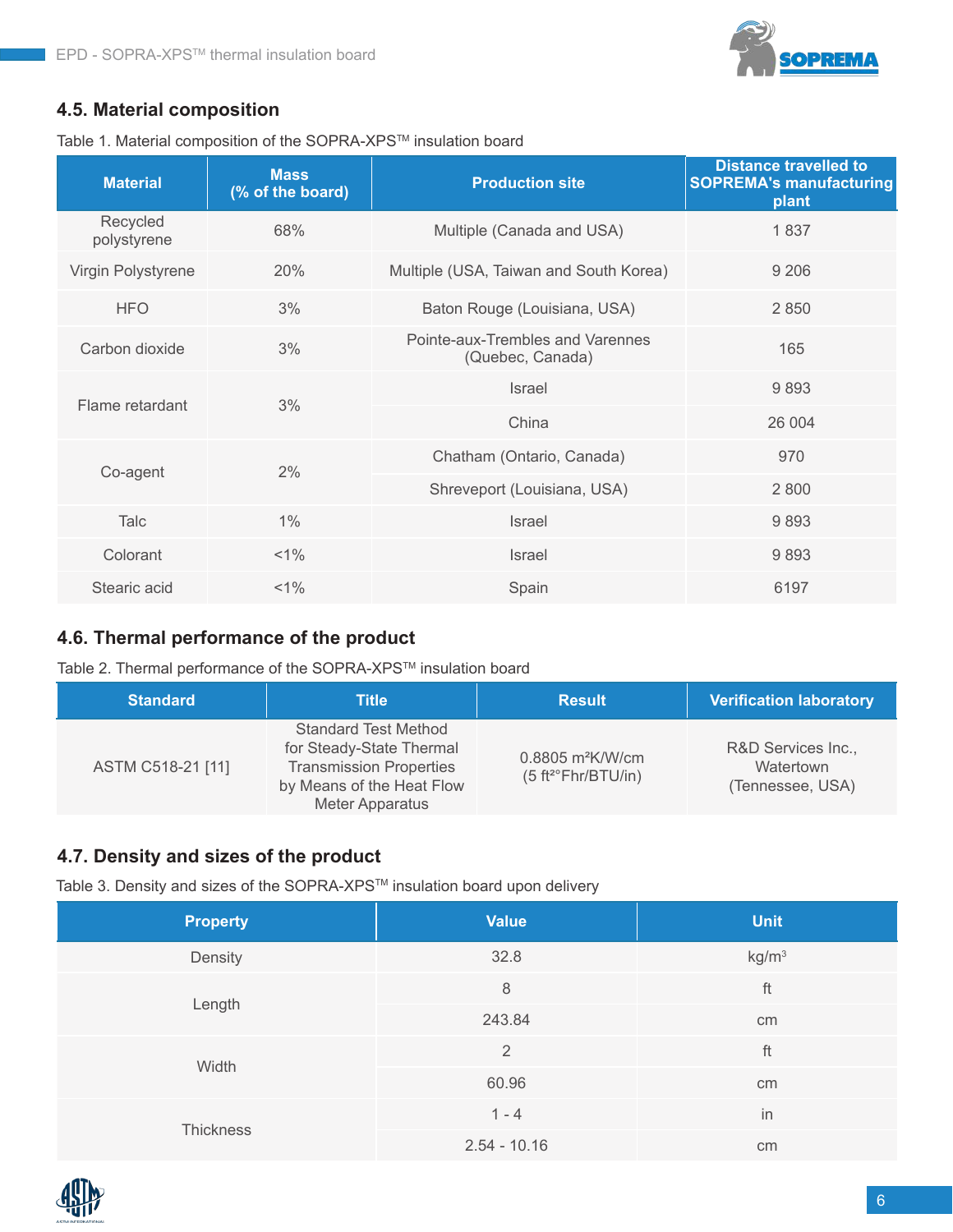

#### **4.8. Manufacturing**

The insulation board consists of polystyrene, additives and a blowing agent. For the definitions of the terms, please refer to the glossary. During the manufacturing process at SOPREMA's plant in Sherbrooke, the polystyrene (virgin, recycled and recovered materials, which are scrap materials and non-compliant insulation boards) is mixed with the additives. The mixture is then extruded using a blowing agent made up of HFO and carbon dioxide and a co-agent to obtain a foam. After cooling, the foam is cut into boards. A descriptive print is added to the surface of the insulation boards before they are stacked on a polystyrene wedge and packaged for delivery to the user. During insulation board storage at the SOPREMA plant, a portion of the HFO is considered to be emitted to the air as presented in the scenario described in Section 5.3



Figure 1. Steps for the production of the SOPRA-XPS™ insulation board (Sherbrooke, Quebec, Canada)

#### **4.9. Manufacturing losses**

- Scrap material, as well as non-compliant or misshapen insulation boards, are reground and recovered by reintroducing them into the insulation board manufacturing process.
- Contaminated or poor quality insulation boards that cannot be reused in the process are sent to landfill.
- Raw materials that are non-compliant or were inadvertently not used in the manufacturing process are sent to landfill.

#### **4.10. Packaging**

The insulation board is delivered to the user in bundles of 12 to 88 boards on polystyrene wedges. The stacked boards are wrapped with a heat-shrinked film for UV protection and an additional plastic packaging film.

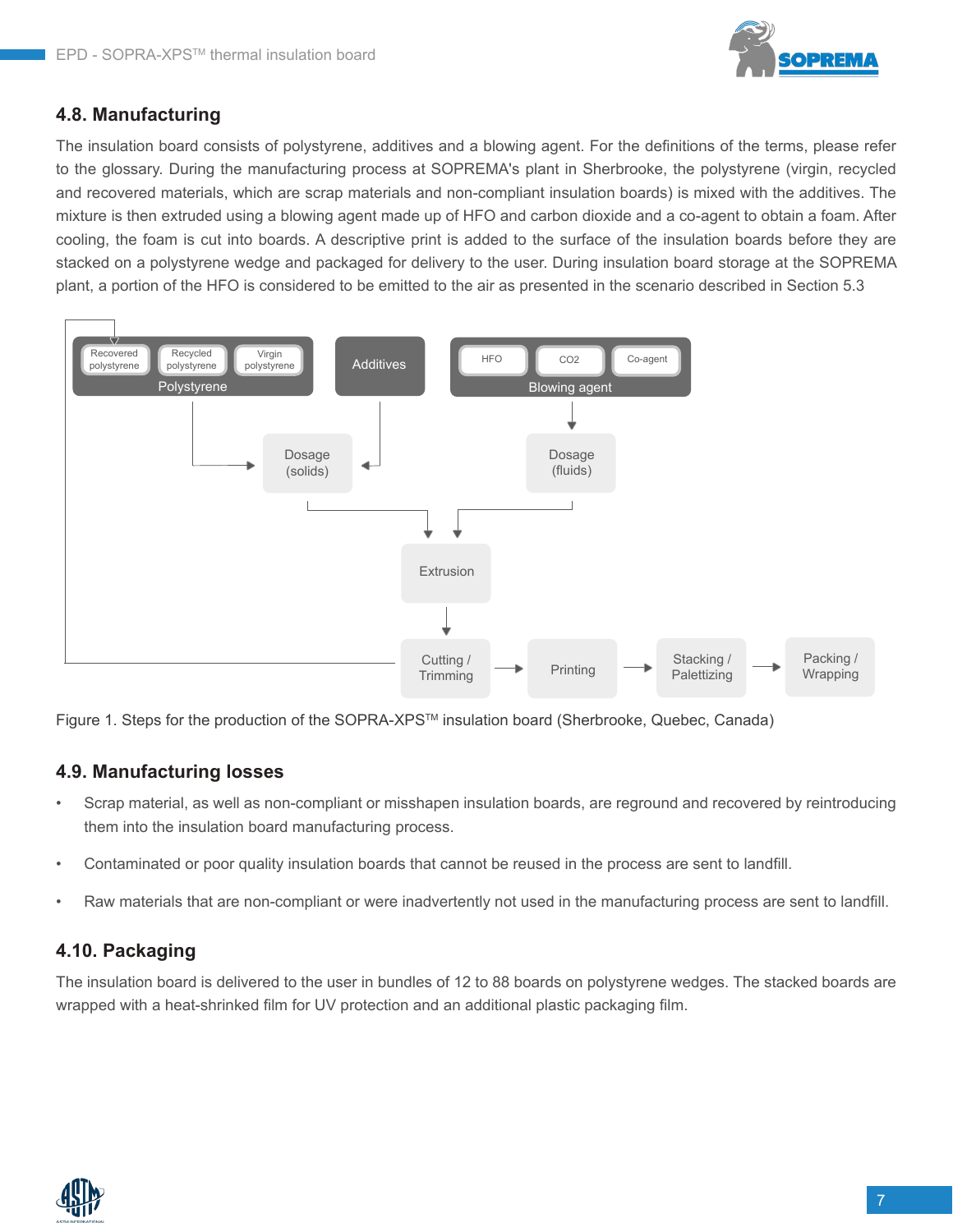

#### **4.11. Transport**

The insulation board is delivered to the user following four transport scenarios:

- Direct shipment to the user by truck-trailer;
- Shipment via a distributor by truck-trailer;
- Direct shipment to the user by train and trailer-truck;
- Shipment via a distributor by train and trailer-truck;

The transport to the user stage includes storage of the insulation board in a heated space. No specific transport to the storage space was added to the LCA model.

#### **4.12. Installation**

The insulation board is installed manually on horizontal surfaces such as roofs, or mechanically attached with fasteners (screws or pins with plastic washers) or adhesive to walls and other surfaces. There are no insulation board losses during installation, because scraps are re-used to insulate other parts of the building. The waste generated during installation, i.e. the polystyrene wedge and the plastic packaging films, is either sent to landfill, recycling or incineration depending on the installation location according to the scenario presented in Table 2, PCR Part A [4].

#### **4.13. Use**

Once installed, the insulation board does not require any maintenance, repair or replacement. Part of the HFO (blowing agent) diffuses out of the insulation board during use in the building, according to the scenario described in Section 5.3.

#### **4.14. Reference service life**

The reference service life is considered equivalent to that of the building, set to 75 years as the default value in the PCR Part B [5].

#### **4.15. End of life**

Although the insulation board is recyclable and is identified as such, there is no product recovery system currently in place to enable its recycling. When the building (in which the SOPRA-XPS™ insulation board is installed) reaches its end of life, it is assumed that it is demolished without any sorting or recycling of materials. Therefore, the insulation board will be incorporated into the rest of the demolition waste and sent to a landfill site.The HFO still remaining in the polystyrene foam at its end-of-life is considered to be emitted in the years following the insulation board's landfill, according to the scenario described in Section 5.3.

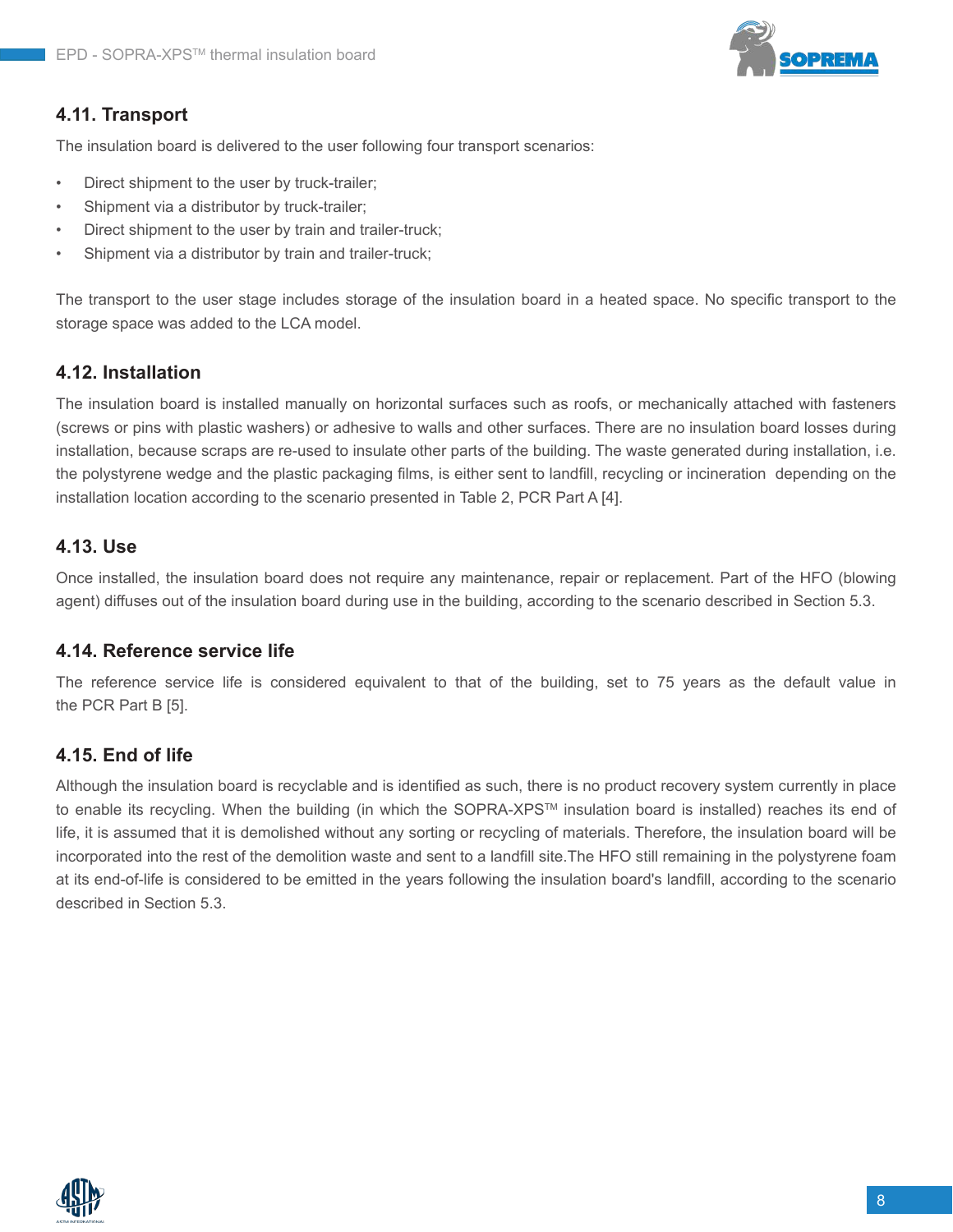

#### **METHODOLOGY USED FOR THE LIFE CYCLE ASSESSMENT 5**

## **5.1. Functional unit**

The LCA results are the life cycle environmental impacts related to the mass of insulation board required to achieve the functional unit. The latter is based on the thermal resistance of the insulation board (ASTM C518-21), as specified in the PCR Part B [5].

#### Table 4. Functional unit and key parameters

| <b>Parameter</b>                            | <b>Value</b>                                                                                                         | <b>Unit</b> |
|---------------------------------------------|----------------------------------------------------------------------------------------------------------------------|-------------|
| Functional unit                             | 1 $m2$ of insulation material with a thickness that gives an<br>average thermal resistance RSI=1 m <sup>2</sup> K/W. |             |
| Mass                                        | 1.102                                                                                                                | kq          |
| Thickness to achieve the<br>functional unit | 0.0289                                                                                                               | m           |

## **5.2. System boundaries**

The cradle to grave LCA includes the following life cycle stages and modules (EN 15804 et ISO 21930 [8,9]):

- Production (A1-A3)
- Construction process (A4-A5)
- Use (B1 B7)
- End of life (C1 C4)

Although possible, the recycling of the insulation board at the end-of-life stage was not considered since no product recovery system is currently in place. Thus, module D was not included in the LCA.

Table 5. Life cycle stages and modules included in and excluded from the LCA

|                             | PRODUCTION<br>$(A1 - A3)$<br><b>STAGE</b> |                                | PROCESS STAGE<br><b>CONSTRUCTION</b> | $(A4 - A5)$               |             |                                  |                | <b>USE STAGE</b><br>$(B1 - B7)$ |                |             |             |                | END-OF-LIFE<br><b>STAGE</b>          | $(C1 - C4)$     |             | <b>SYSTEM</b><br><b>BOUNDARY</b><br><b>BEYOND</b>               |
|-----------------------------|-------------------------------------------|--------------------------------|--------------------------------------|---------------------------|-------------|----------------------------------|----------------|---------------------------------|----------------|-------------|-------------|----------------|--------------------------------------|-----------------|-------------|-----------------------------------------------------------------|
| Production of raw materials | Transport of raw materials                | Insulation board manufacturing | Transport to construction site       | Installation              | Jse         | Maintenance                      | Repair         | Replacement                     | Refurbishment  | Energy use  | Water use   | Deconstruction | Transport to waste<br>treatment site | Waste treatment | Disposal    | Benefits associated with reuse /<br>recycling / energy recovery |
| A1                          | A2                                        | A <sub>3</sub>                 | A4                                   | A <sub>5</sub>            | <b>B1</b>   | <b>B2</b>                        | B <sub>3</sub> | <b>B4</b>                       | B <sub>5</sub> | <b>B6</b>   | B7          | C <sub>1</sub> | C <sub>2</sub>                       | C <sub>3</sub>  | C4          | $\mathsf D$                                                     |
| $\boldsymbol{\mathsf{X}}$   | $\mathsf X$                               | $\mathsf X$                    | $\mathsf X$                          | $\boldsymbol{\mathsf{X}}$ | $\mathsf X$ | $\mathsf X$                      | $\mathsf X$    | $\mathsf X$                     | $\mathsf X$    | $\mathsf X$ | $\mathsf X$ | $\mathsf X$    | $\mathsf X$                          | $\mathsf X$     | $\mathsf X$ | ME                                                              |
| Legend:                     |                                           | X: Module included in the LCA  |                                      |                           |             | ME: Module excluded from the LCA |                |                                 |                |             |             |                |                                      |                 |             |                                                                 |

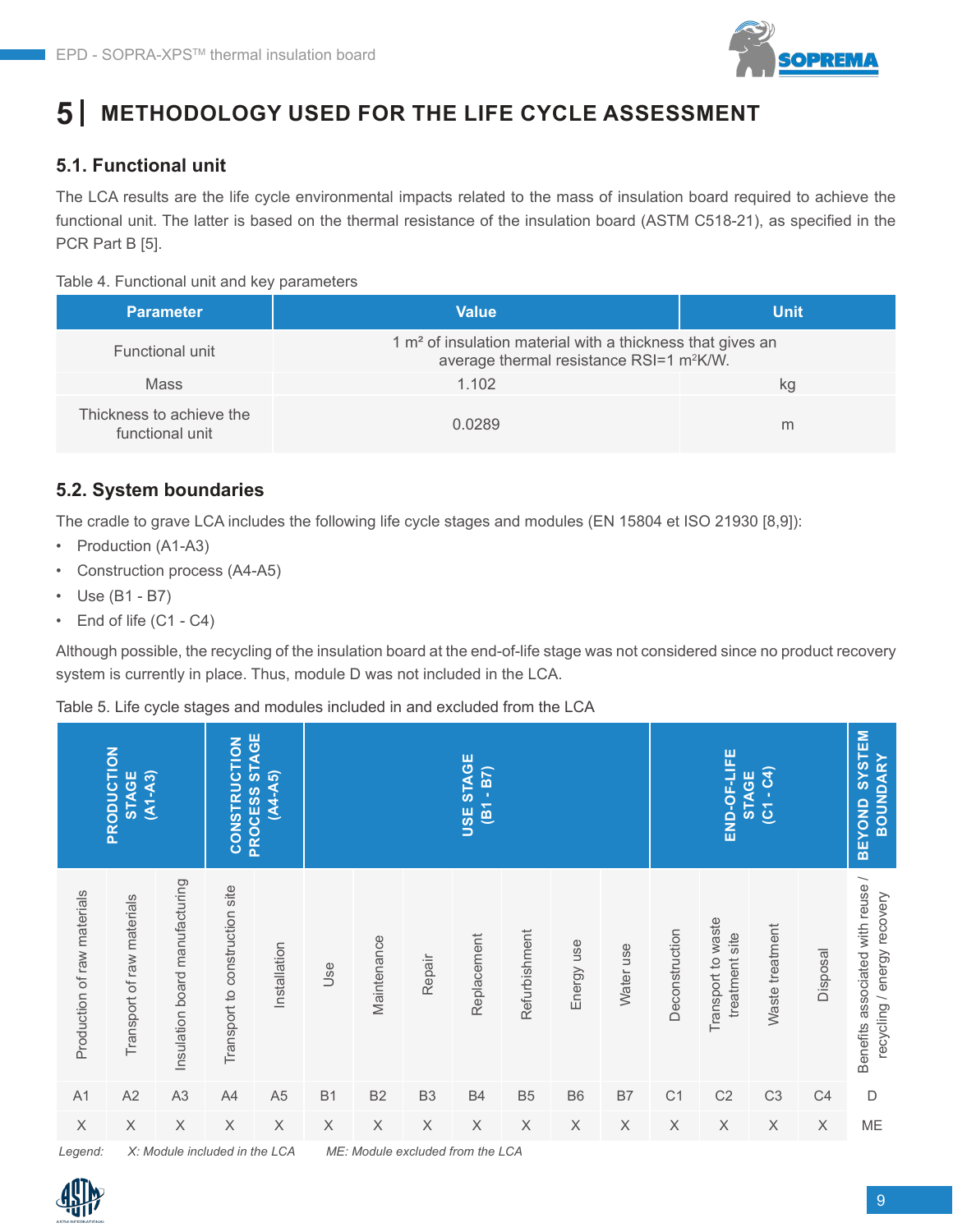



Figure 2. System boundaries - SOPRA-XPSTM insulation board

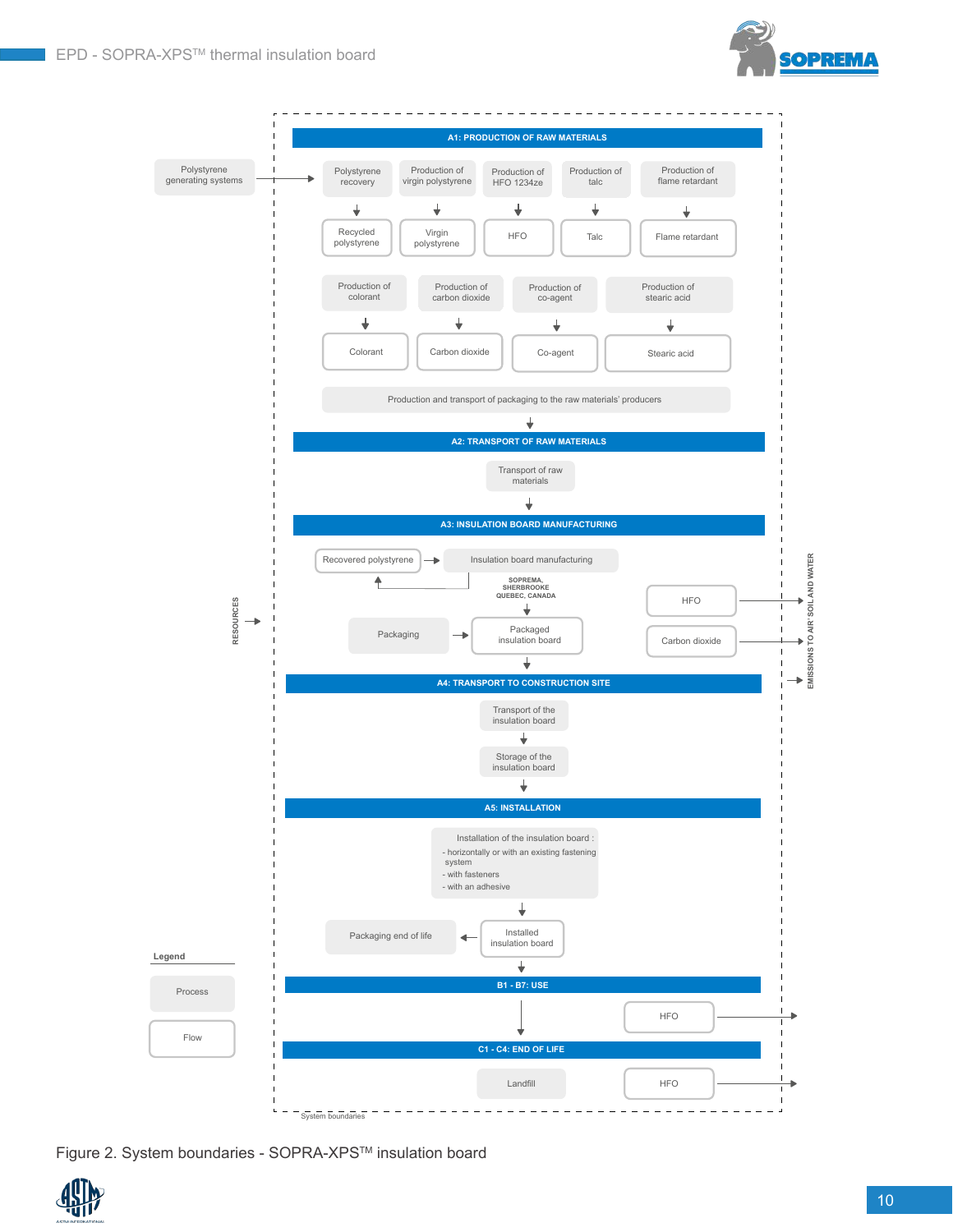

## **5.3. Assumptions**

Carrying out an LCA entails making assumptions when data is incomplete or missing. The following assumptions were applied with respect to the present LCA:

- Blowing agent: The HFO (blowing agent) diffuses out of the polystyrene foam and is emitted to the air during the life cycle of the insulation board. It is considered that 7% of the HFO's mass is emitted during the manufacturing stage of the insulation board (during storage), 70% during its use and 23% during the end-of-life stage. This scenario is based on the diffusion rate of the HFC-134a blowing agent since the diffusion rate of HFO is currently unknown.
- Blowing agent: The carbon dioxide diffuses completely out of the insulation board in the first months after production. It is estimated that 100% of the carbon dioxide is emitted to the air during the manufacturing stage at SOPREMA's plant since the insulation board is stored on-site for a certain period of time.
- Transport of the recycled polystyrene: The transport distance between the recycled polystyrene generator (e.g. sorting centre) and SOPREMA's suppliers (e.g. broker/wholesaler) was estimated to be 500 km (a conservative estimate).

## **5.4. Cut-off criteria**

As defined in ISO 21930 [8], all input and output processes whose mass and/or energy flow account for more than 1% of the total mass and/or cumulative energy of the insulation board were included. Also in line with with the standard, at least 95% of all mass and energy flows were included. No equipment or infrastructure maintenance, administrative activity, or transport of SOPREMA employees or workers were added to the LCA model. No known mass or energy flows were deliberately excluded from this EPD.

#### **5.5. Allocation**

When a process in the life cycle of a product generates several outputs (multifunctional processes), or is linked to another system (life cycle of a product outside the boundaries of the system under study), the environmental impact of the process has to be allocated to the different products, co-products and systems. The allocation methods considered for this study are:

- **Allocation for end-of-life processes.** The cut-off approach was chosen in compliance with ISO 21930 [8]. This approach specifies that the impacts associated with secondary materials entering the system are to be attributed to the system that generated them, and that the benefits associated with the recycling of materials leaving the system are not included. In this study, the recycled polystyrene used to manufacture the insulation board has zero impact and no environmental benefits associated with the packaging materials sent for recycling were included.
- **Allocation for multi-functional processes.** No processes in the life cycle of the insulation board generate co-products within the boundaries of the system under study. Therefore, there are no multi-functional allocations to be considered in this study.
- **Allocation approach for ecoinvent data.** The ecoinvent data used is "Allocation, cut-off by classification", which attributes the impacts of secondary materials entering the system to those that generated them and excludes the benefits associated with recycling materials. This is in line with the cut-off rule specified in ISO 21930.

#### **5.6. Reference period**

The inventory data is representative of a production year (May 2020 - April 2021).

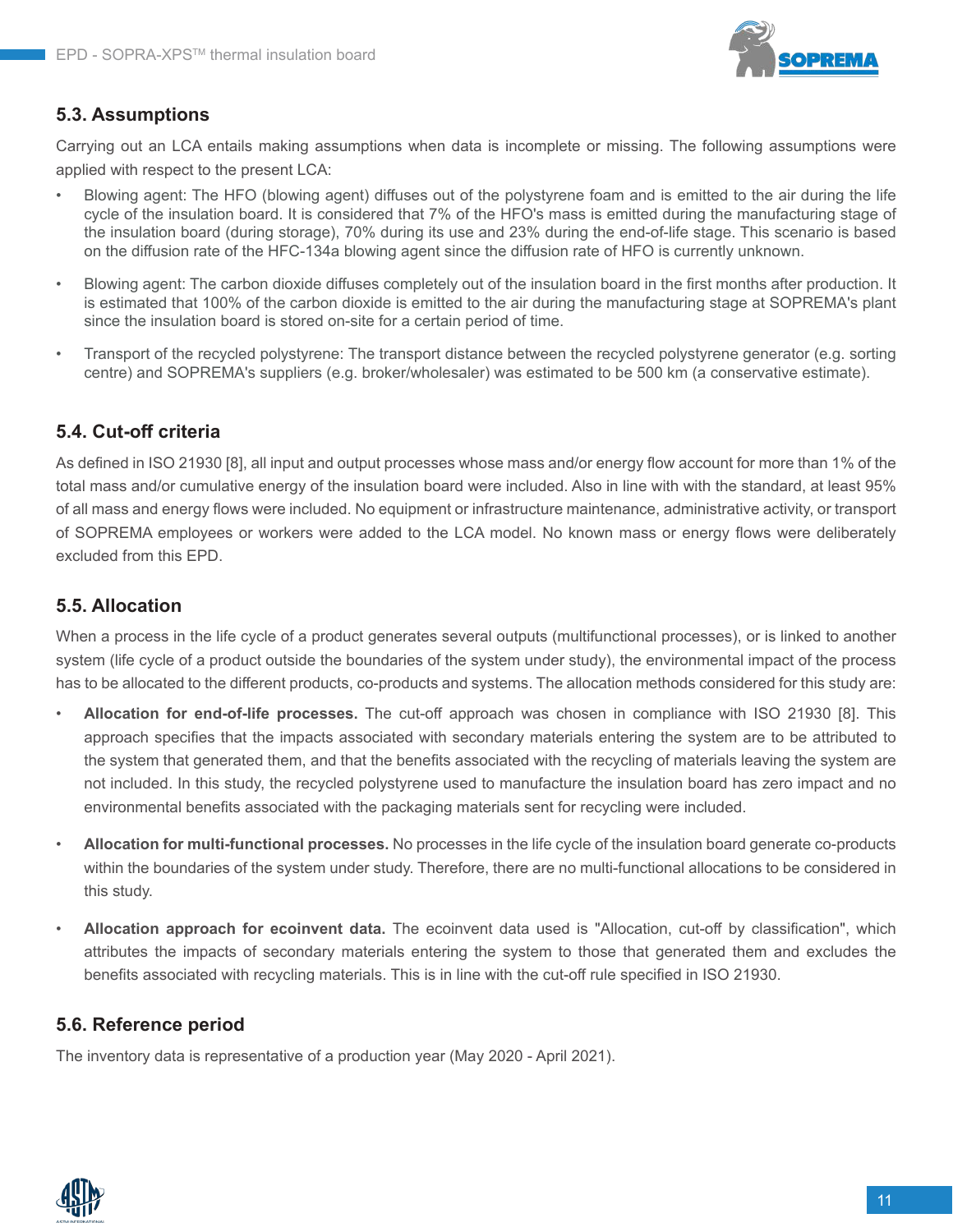

## **5.7. Data sources and quality**

|  | Table 6. Inventory data sources of the insulation board |  |  |  |  |
|--|---------------------------------------------------------|--|--|--|--|
|--|---------------------------------------------------------|--|--|--|--|

| Data type      | <b>Source</b>                                                                                                                                                                            |
|----------------|------------------------------------------------------------------------------------------------------------------------------------------------------------------------------------------|
| Primary data   | Primary data was provided by SOPREMA for the period from 1 May 2020 to 31 April 2021 and<br>included:                                                                                    |
|                | quality management system data on raw materials, packaging, manufacturing and transport<br>distances to the construction site;                                                           |
|                | data based on realistic assumptions regarding transport of raw materials, transport to the<br>$\bullet$<br>construction site, installation, use and end of life of the insulation board. |
|                | Secondary data was obtained from the following sources:                                                                                                                                  |
| Secondary data | the ecoinvent version 3.6 cut-off [2] database;<br>$\bullet$                                                                                                                             |
|                | scientific reports;<br>$\bullet$                                                                                                                                                         |
|                | reference guides.<br>$\bullet$                                                                                                                                                           |

#### Table 7. Data quality assessment

| <b>Criterion</b>                    | <b>Evaluation</b>                                                                                                                                                                                                                                                                                                                                                                                                                                                                                                                                                                                                                                         |
|-------------------------------------|-----------------------------------------------------------------------------------------------------------------------------------------------------------------------------------------------------------------------------------------------------------------------------------------------------------------------------------------------------------------------------------------------------------------------------------------------------------------------------------------------------------------------------------------------------------------------------------------------------------------------------------------------------------|
| Geographical<br>representativeness  | The primary data represents the life cycle stages of the insulation board sold in Quebec, other<br>Canadian provinces and the USA. The secondary data was selected to be as representative<br>as possible of the geographical context. Regarding the manufacturing processes taking place<br>in Quebec, priority was given to data representative of the Quebec context, otherwise data<br>representative of the global market was used. For the processes related to the life cycle stages<br>of the insulation board in Canada and the USA, the best available Canadian and USA data was<br>used. Geographical representativeness is considered high.   |
| Temporal<br>representativeness      | The primary data is representative of the reference period (1 May 2020 to 31 April 2021). Only<br>the HFO consumption was based on a 7-month period extrapolated to a 12-month period. The<br>secondary data comes from recent reports and reference guides, i.e., published less than 10<br>years ago. Life cycle inventory data is taken from the ecoinvent version 3.6 (2019) database.<br>This version is based on version 3.0 which has been released annually since 2013. It should<br>be noted that some version 3.0 data comes from earlier versions (1991-2012). The data is<br>considered satisfactory in terms of temporal representativeness. |
| Technological<br>representativeness | The primary data is representative of the technologies used during the insulation board's life<br>cycle. The secondary data was selected in order to represent these technologies as accurately<br>as possible. This included the fasteners for the installation of the insulation board, the machinery,<br>the plant's buildings and the transportation. The secondary data is deemed to have a high<br>technological representativeness.                                                                                                                                                                                                                |
| Completeness                        | All processes whose mass and energy flow are above the cut-off threshold (1%) were included<br>in the LCA in accordance with the PCR Part B. No known flow was deliberately excluded.                                                                                                                                                                                                                                                                                                                                                                                                                                                                     |

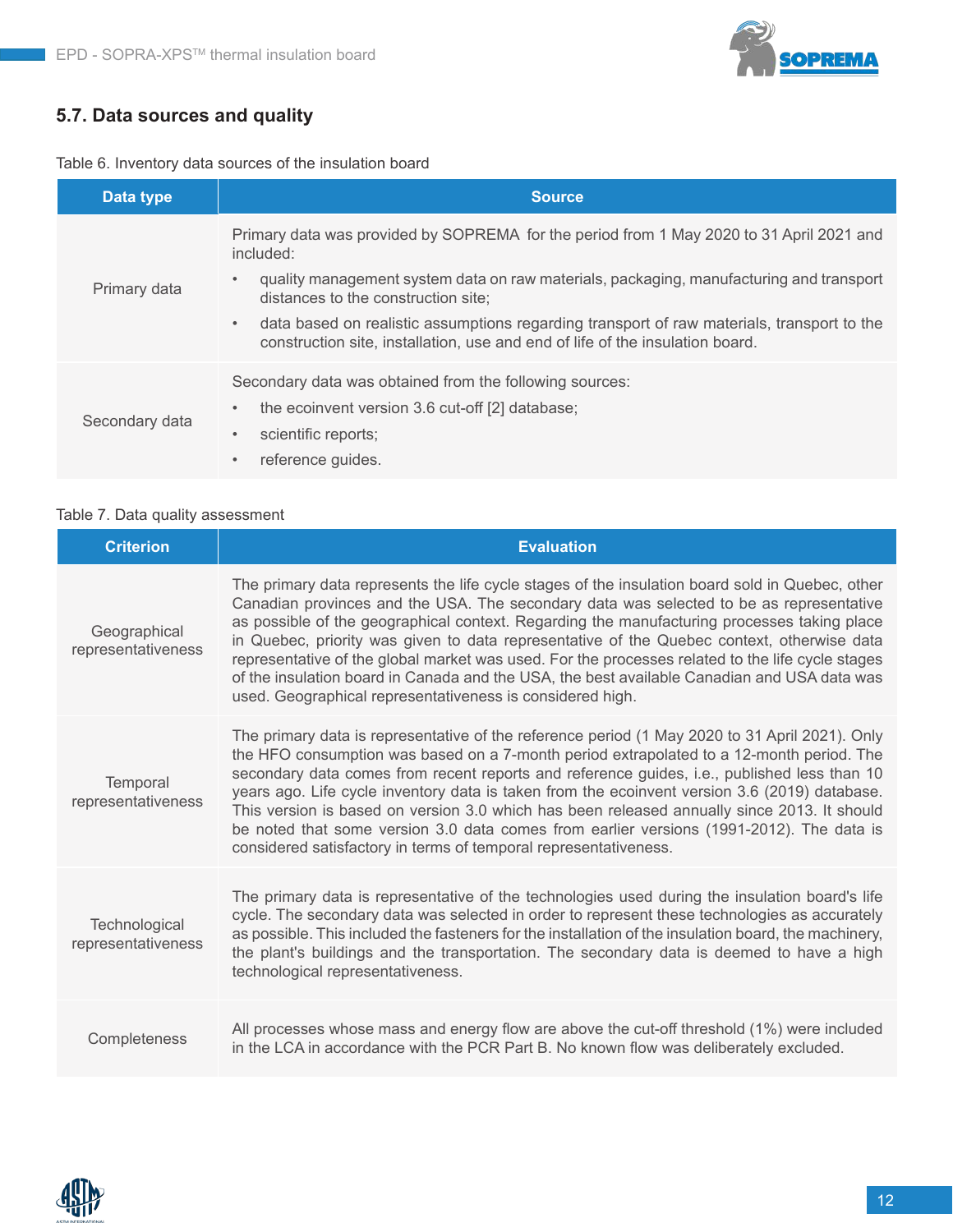

# **6 SCENARIOS USED BEYOND THE MANUFACTURING STAGE**

## **6.1. Transport to the construction site (A4)**

Table 8. Scenario for insulation board transport from the manufacturing plant to the construction site

| <b>Parameter</b>                                                                                      | <b>Value / Specification</b>                                                                       | <b>Unit</b>              |  |  |  |  |
|-------------------------------------------------------------------------------------------------------|----------------------------------------------------------------------------------------------------|--------------------------|--|--|--|--|
| Scenario 1 - Direct shipment to a Canadian user by truck-trailer (58.8% of the tonnage <sup>1</sup> ) |                                                                                                    |                          |  |  |  |  |
| Fuel type                                                                                             | <b>Diesel</b>                                                                                      |                          |  |  |  |  |
| Liters of fuel                                                                                        | 35                                                                                                 | L/100km                  |  |  |  |  |
| Vehicle type                                                                                          | Truck-trailer with a load capacity of 32 tons or more                                              |                          |  |  |  |  |
| Transport distance                                                                                    | 328                                                                                                | km                       |  |  |  |  |
| Capacity utilization <sup>2</sup>                                                                     | 53                                                                                                 | $\frac{0}{0}$            |  |  |  |  |
| Density of product                                                                                    | 32.8                                                                                               | kg/m <sup>3</sup>        |  |  |  |  |
|                                                                                                       | Scenario 2 - Shipment to a user via a Canadian distributor by truck-trailer (32.8% of the tonnage) |                          |  |  |  |  |
| Fuel type                                                                                             | <b>Diesel</b>                                                                                      | $\overline{\phantom{a}}$ |  |  |  |  |
| Liters of fuel                                                                                        | 35                                                                                                 | L/100km                  |  |  |  |  |
| Vehicle type                                                                                          | Truck-trailer with a load capacity of 32 tons or more                                              |                          |  |  |  |  |
| Transport distance                                                                                    | 400                                                                                                | km                       |  |  |  |  |
| Capacity utilization                                                                                  | 53                                                                                                 | $\frac{0}{0}$            |  |  |  |  |
| Density of product                                                                                    | 32.8                                                                                               | kg/m <sup>3</sup>        |  |  |  |  |
|                                                                                                       | Scenario 3 - Shipment to a user via a Canadian distributor by train (6.3% of the tonnage)          |                          |  |  |  |  |
| First transport by train                                                                              |                                                                                                    |                          |  |  |  |  |
| Fuel type                                                                                             | <b>Diesel</b>                                                                                      |                          |  |  |  |  |
| Liters of fuel                                                                                        | 1 0 7 6                                                                                            | L/100km                  |  |  |  |  |
| Vehicle type                                                                                          | Freight train                                                                                      |                          |  |  |  |  |
| Transport distance                                                                                    | 4 3 8 9                                                                                            | km                       |  |  |  |  |
| Capacity utilization                                                                                  | 100                                                                                                | $\frac{0}{0}$            |  |  |  |  |
| Density of product                                                                                    | 32.8                                                                                               | kg/m <sup>3</sup>        |  |  |  |  |
| Second transport by truck-trailer                                                                     |                                                                                                    |                          |  |  |  |  |
| Fuel type                                                                                             | <b>Diesel</b>                                                                                      | $\overline{\phantom{0}}$ |  |  |  |  |
| Liters of fuel                                                                                        | 35                                                                                                 | L/100km                  |  |  |  |  |
| Vehicle type                                                                                          | Truck-trailer with a load capacity of 32 tons or more                                              |                          |  |  |  |  |
| Transport distance                                                                                    | 200                                                                                                | km                       |  |  |  |  |
| Capacity utilization                                                                                  | 53                                                                                                 | $\%$                     |  |  |  |  |
| Density of product                                                                                    | 32.8                                                                                               | kg/m <sup>3</sup>        |  |  |  |  |

*1 The tonnage is equivalent to the total mass of insulation board produced over the reference period.*

*2 The capacity of utilization is equal to the mass of product transported divided by the maximum mass that the vehicle can contain.*

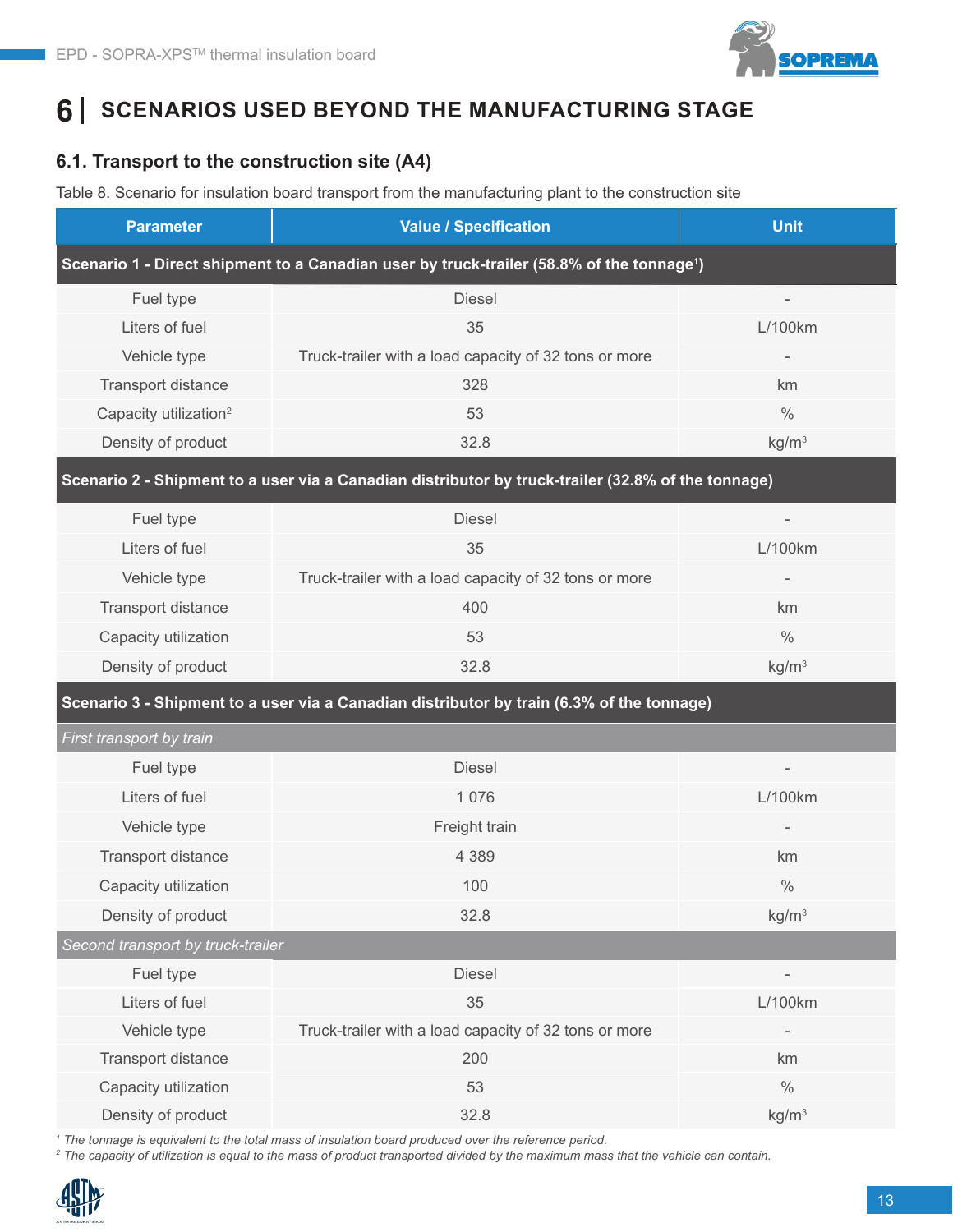

| <b>Parameter</b>                                                                         | <b>Value / Specification</b>                              | <b>Unit</b>              |  |  |  |  |
|------------------------------------------------------------------------------------------|-----------------------------------------------------------|--------------------------|--|--|--|--|
| Scenario 4 - Direct shipment to a user in the USA by truck-trailer (1.9% of the tonnage) |                                                           |                          |  |  |  |  |
| Fuel type                                                                                | <b>Diesel</b>                                             | $\overline{\phantom{a}}$ |  |  |  |  |
| Liters of fuel                                                                           | 25                                                        | L/100km                  |  |  |  |  |
| Vehicle type                                                                             | Truck-trailer with a load capacity between 16 and 32 tons |                          |  |  |  |  |
| Transport distance                                                                       | 2 4 7 7                                                   | km                       |  |  |  |  |
| Capacity utilization                                                                     | 37                                                        | $\frac{0}{0}$            |  |  |  |  |
| Density of product                                                                       | 32.8                                                      | kg/m <sup>3</sup>        |  |  |  |  |
| Scenario 5 - Direct shipment to a Canadian user by train (0.2% of the tonnage)           |                                                           |                          |  |  |  |  |
| First transport by train                                                                 |                                                           |                          |  |  |  |  |
| Fuel type                                                                                | <b>Diesel</b>                                             | $\overline{a}$           |  |  |  |  |
| Liters of fuel                                                                           | 1 0 7 6                                                   | L/100km                  |  |  |  |  |
| Vehicle type                                                                             | Freight train                                             |                          |  |  |  |  |
| <b>Transport distance</b>                                                                | 2923                                                      | km                       |  |  |  |  |
| Capacity utilization                                                                     | 100                                                       | $\frac{0}{0}$            |  |  |  |  |
| Density of product                                                                       | 32.8                                                      | kg/m <sup>3</sup>        |  |  |  |  |
| Second transport by truck-trailer                                                        |                                                           |                          |  |  |  |  |
| Fuel type                                                                                | <b>Diesel</b>                                             |                          |  |  |  |  |
| Liters of fuel                                                                           | 35                                                        | L/100km                  |  |  |  |  |
| Vehicle type                                                                             | Truck-trailer with a load capacity of 32 tons or more     |                          |  |  |  |  |
| Transport distance                                                                       | 200                                                       | km                       |  |  |  |  |
| Capacity utilization                                                                     | 53                                                        | $\frac{0}{0}$            |  |  |  |  |
| Density of product                                                                       | 32.8                                                      | kg/m <sup>3</sup>        |  |  |  |  |

## Table 9. Scenario insulation board storage at the user's or the distributor's site

| <b>Parameter</b>            | <b>Value / Specification</b> | <b>Unit</b>   |
|-----------------------------|------------------------------|---------------|
| Share of storage in Canada  | 98.1                         | $\frac{0}{0}$ |
| Share of storage in the USA | 1.9                          | $\frac{0}{0}$ |
| Storage duration            | 15                           | days          |
| Electric heating            | 0.044                        | kWh           |
| Natural gas heating         | 0.057                        | <b>kWh</b>    |

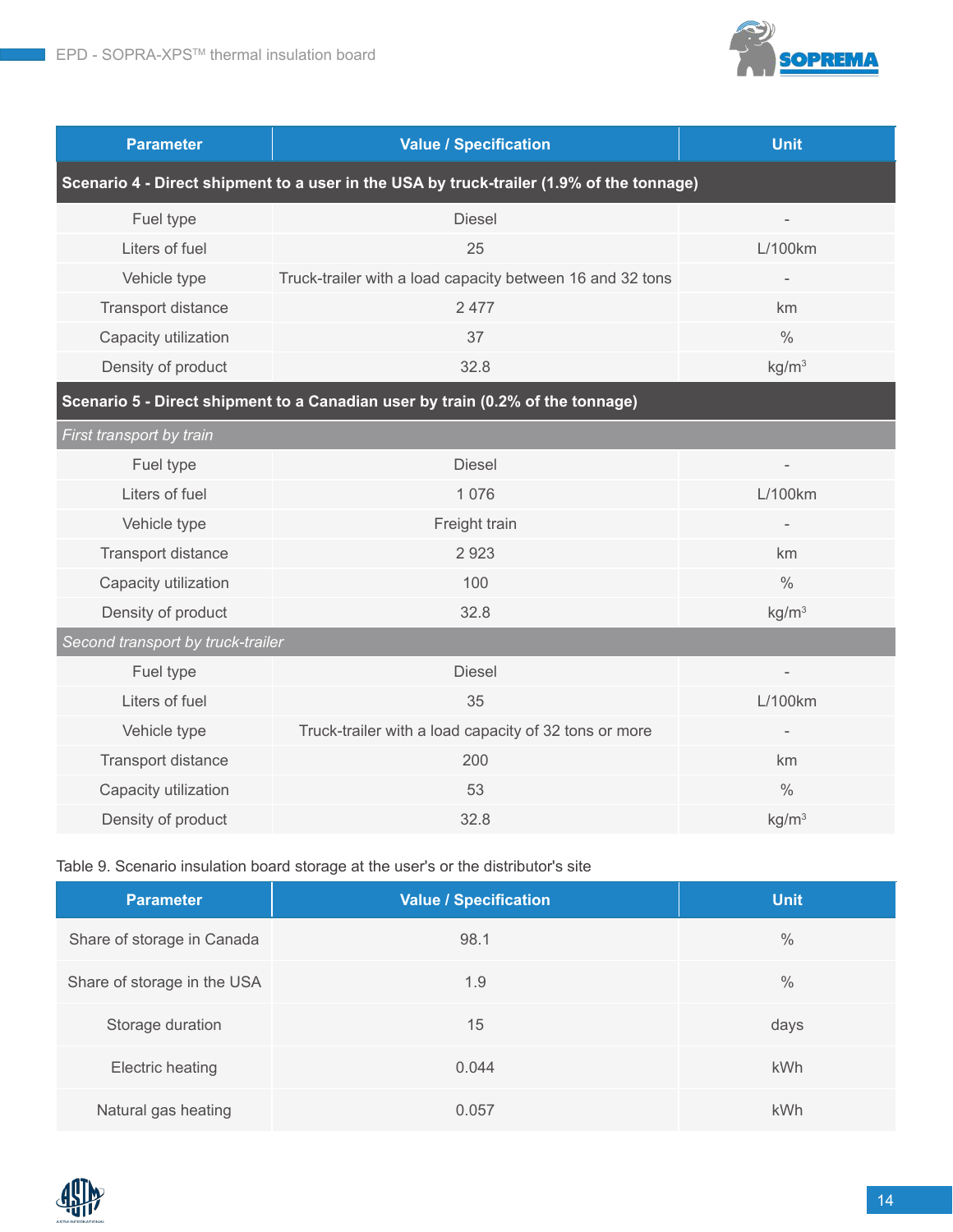

## **6.2. Installation (A5)**

Table 10. Building insulation board installation scenario

| <b>Parameter</b>                     | <b>Value / Specification</b>                                                                                      | <b>Unit</b>              |
|--------------------------------------|-------------------------------------------------------------------------------------------------------------------|--------------------------|
| (81.5% of the tonnage)               | Scenario 1 - Manual installation on horizontal surfaces or vertical surfaces that already have a fastening system |                          |
| Electricity consumption              |                                                                                                                   | kWh                      |
| Ancillary materials                  |                                                                                                                   | kg                       |
| Water consumption                    |                                                                                                                   | m <sup>3</sup>           |
| Other resources                      |                                                                                                                   |                          |
| <b>Product loss</b>                  |                                                                                                                   | $\qquad \qquad =$        |
| Packaging waste                      | 0.026                                                                                                             | kg                       |
| Emissions to air, soil and<br>water  |                                                                                                                   | kg                       |
| Volatile organic compound<br>content |                                                                                                                   | mg/m <sup>3</sup>        |
|                                      | Scenario 2 - Manual installation on vertical surfaces using fasteners (16.6% of the tonnage)                      |                          |
| Electricity consumption              |                                                                                                                   | kWh                      |
| Ancillary materials (fasteners)      | 0.002                                                                                                             | kg                       |
| Water consumption                    |                                                                                                                   | m <sup>3</sup>           |
| Other resources                      |                                                                                                                   | $\overline{\phantom{a}}$ |
| Product loss                         |                                                                                                                   |                          |
| Packaging waste                      | 0.026                                                                                                             | kg                       |
| Emissions to air, soil and<br>water  |                                                                                                                   | kg                       |
| Volatile organic compound<br>content | $\overline{\phantom{a}}$                                                                                          | mg/m <sup>3</sup>        |
|                                      | Scenario 3 - Manual installation on vertical surfaces using an adhesive (1.9% of the tonnage)                     |                          |
| Electricity consumption              |                                                                                                                   | kWh                      |
| Ancillary materials (adhesive)       | 0.001                                                                                                             | kg                       |
| Water consumption                    |                                                                                                                   | m <sup>3</sup>           |
| Other resources                      |                                                                                                                   |                          |
| <b>Product loss</b>                  |                                                                                                                   |                          |
| Packaging waste                      | 0.026                                                                                                             | kg                       |
| Emissions to air, soil and<br>water  |                                                                                                                   | kg                       |
| Volatile organic compound<br>content |                                                                                                                   | mg/m <sup>3</sup>        |

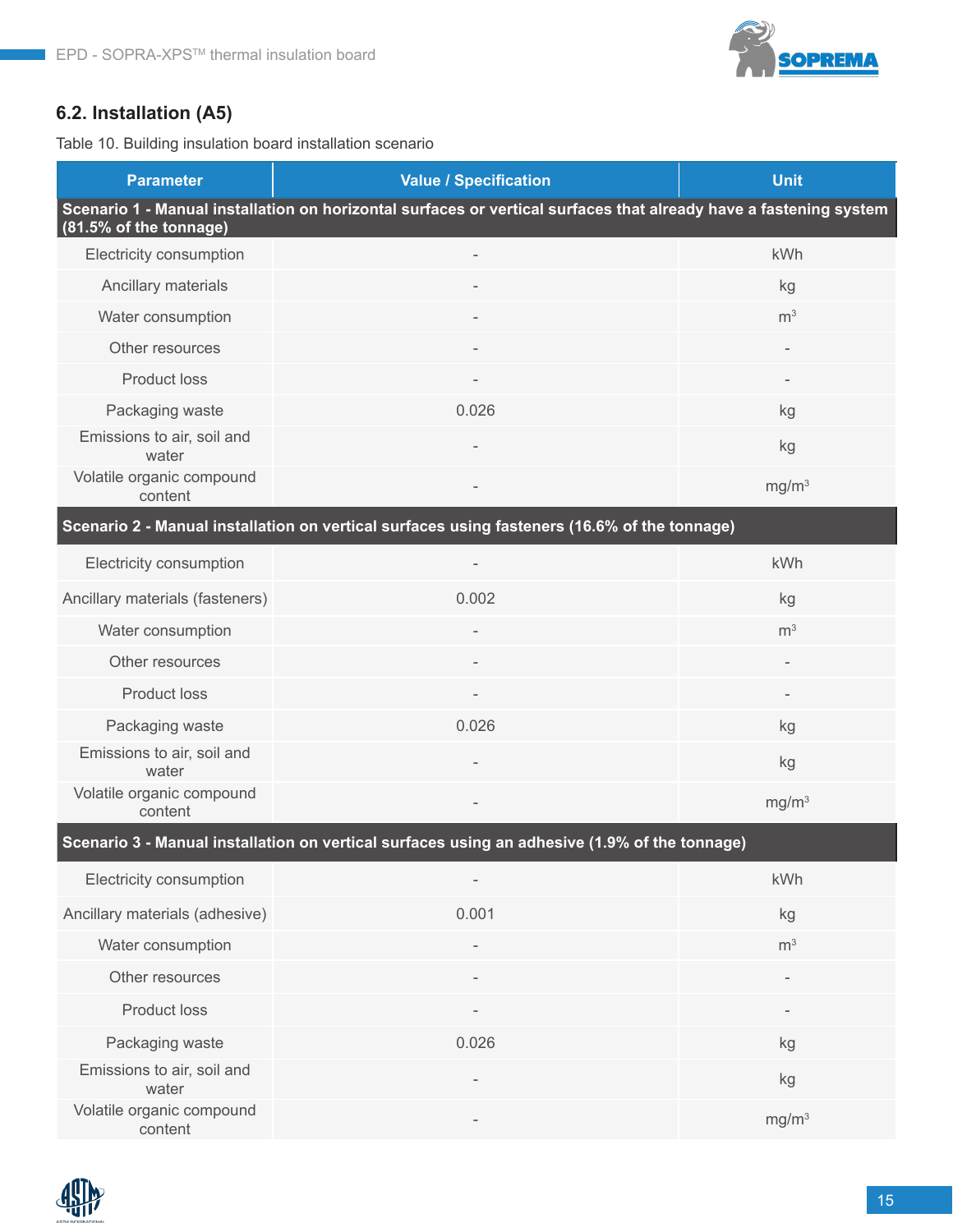

#### Table 11. Transport and end-of-life scenario for packaging waste

| <b>Parameter</b>                                      | <b>Value / Specification</b>                                             | <b>Unit</b>   |  |  |  |  |  |  |  |
|-------------------------------------------------------|--------------------------------------------------------------------------|---------------|--|--|--|--|--|--|--|
| Transport to landfill / recycling / incineration site |                                                                          |               |  |  |  |  |  |  |  |
| Transport distance                                    | km                                                                       |               |  |  |  |  |  |  |  |
| Vehicle type                                          | Truck with a load capacity between 7.5 and<br>16 tons                    |               |  |  |  |  |  |  |  |
| Polystyrene wedges and plastic films                  |                                                                          |               |  |  |  |  |  |  |  |
|                                                       | Scenario 1 - Insulation board installed in Canada (98.1% of the tonnage) |               |  |  |  |  |  |  |  |
| Recycling rate [4]                                    | 78                                                                       | $\frac{0}{0}$ |  |  |  |  |  |  |  |
| Landfill rate [4]                                     | 22                                                                       | $\frac{0}{0}$ |  |  |  |  |  |  |  |
| Incineration rate [4]                                 | $\overline{0}$                                                           | $\frac{0}{0}$ |  |  |  |  |  |  |  |
|                                                       | Scenario 2 - Insulation board installed in the USA (1.9% of the tonnage) |               |  |  |  |  |  |  |  |
| Recycling rate [4]                                    | 68                                                                       | $\frac{0}{0}$ |  |  |  |  |  |  |  |
| Landfill rate [4]                                     | 15                                                                       | $\frac{0}{0}$ |  |  |  |  |  |  |  |
| Incineration rate [4]                                 | 17                                                                       | $\frac{0}{0}$ |  |  |  |  |  |  |  |

## **6.3. Reference service life**

Table 12. Reference service life of the insulation board

| <b>Parameter</b>                                                                                       | <b>Value / Specification</b>                                                                                                                                                  | <b>Unit</b> |
|--------------------------------------------------------------------------------------------------------|-------------------------------------------------------------------------------------------------------------------------------------------------------------------------------|-------------|
| Reference service life                                                                                 | 75                                                                                                                                                                            | years       |
| Declared product properties                                                                            | Building envelope thermal insulation                                                                                                                                          |             |
| Design application<br>parameters                                                                       | Install per SOPREMA's instructions                                                                                                                                            |             |
| An assumed quality of work,<br>when installed in accordance<br>with the manufacturer's<br>instructions | The insulation board meets the specified R-value                                                                                                                              |             |
| Outdoor environment                                                                                    | When used in a protected membrane roof assembly, the<br>insulation board is exposed to rainwater runoff. Under a<br>foundation slab, it is in direct contact with the ground. |             |
| Indoor environment                                                                                     | The insulation board is encapsulated in the building<br>envelope to prevent exposure to ultraviolet radiation.                                                                |             |
| Use conditions                                                                                         | Not applicable (the insulation board does not require any<br>resources)                                                                                                       |             |
| Maintenance                                                                                            | No maintenance required                                                                                                                                                       |             |

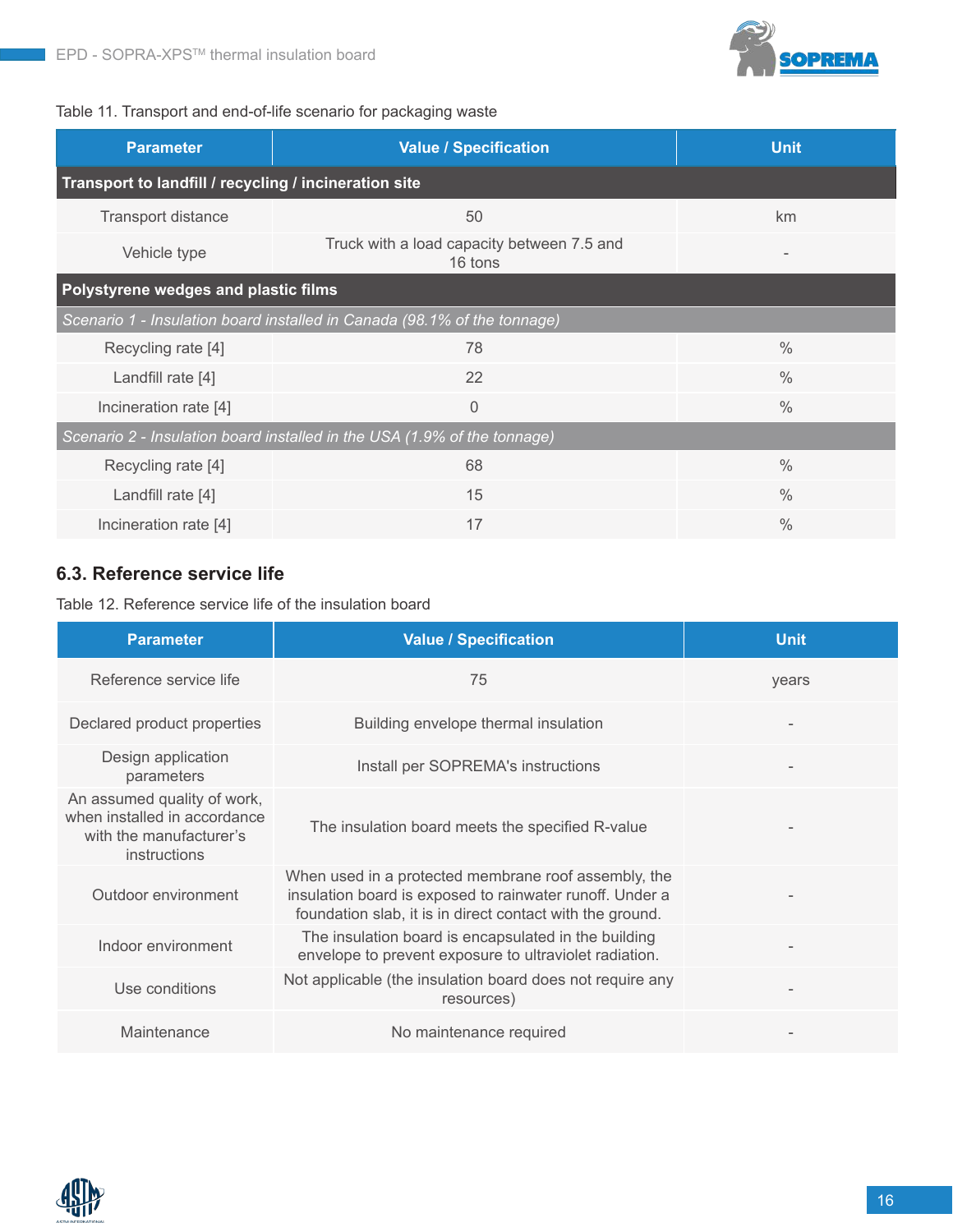## **6.4. Use (B1 - B7)**

During use, the insulation board emits HFO to the air. No other emissions or use of resources occur during its lifetime. In addition, no maintenance, repair or replacement processes were included.

#### Table 13. Insulation board use scenario

| <b>Parameter</b>                                  | <b>Value / Specification</b> | <b>Unit</b> |
|---------------------------------------------------|------------------------------|-------------|
| Direct emissions of HFO to the air                | 0.031                        | kg          |
| Other emissions to ambient air, soil and<br>water | $\overline{\phantom{a}}$     | kg          |
| Volatile organic compounds (VOCs)                 | $\,$                         | kg          |

## **6.5. End of life (C1 - C4)**

Table 14. Insulation board end-of-life scenario

|              | <b>Parameter</b>                           | <b>Value / Specification</b>                                                                                                                                                                                                                                                                                                                              | <b>Unit</b> |
|--------------|--------------------------------------------|-----------------------------------------------------------------------------------------------------------------------------------------------------------------------------------------------------------------------------------------------------------------------------------------------------------------------------------------------------------|-------------|
|              | Description of the end-of-life scenario    | Considering that the building is demolished without any<br>sorting or recycling of materials when it reaches its end<br>of life, the insulation board is assumed to be incorporated<br>into the rest of the demolition waste and sent to a landfill<br>site. HFO remaining in the insulation board is emitted to<br>the air during the end-of-life stage. |             |
|              | Transport distance                         | 50                                                                                                                                                                                                                                                                                                                                                        | km          |
| Vehicle type |                                            | Truck with a load capacity between 7.5 and<br>16 tons                                                                                                                                                                                                                                                                                                     |             |
| Collection   | Collected separately                       |                                                                                                                                                                                                                                                                                                                                                           | kg          |
| process      | Collected with mixed<br>construction waste | 1.037                                                                                                                                                                                                                                                                                                                                                     | kg          |
|              | Re-use                                     |                                                                                                                                                                                                                                                                                                                                                           | kg          |
| Recovery     | Recycling                                  | $\overline{\phantom{a}}$                                                                                                                                                                                                                                                                                                                                  | kg          |
|              | Incineration                               |                                                                                                                                                                                                                                                                                                                                                           | kg          |
|              | Incineration with<br>energy recovery       |                                                                                                                                                                                                                                                                                                                                                           | kg          |
| Landfill     | Product destined for<br>landfill           | 1.037                                                                                                                                                                                                                                                                                                                                                     | kg          |
|              | <b>HFO</b> emissions                       | 0.010                                                                                                                                                                                                                                                                                                                                                     | kg          |

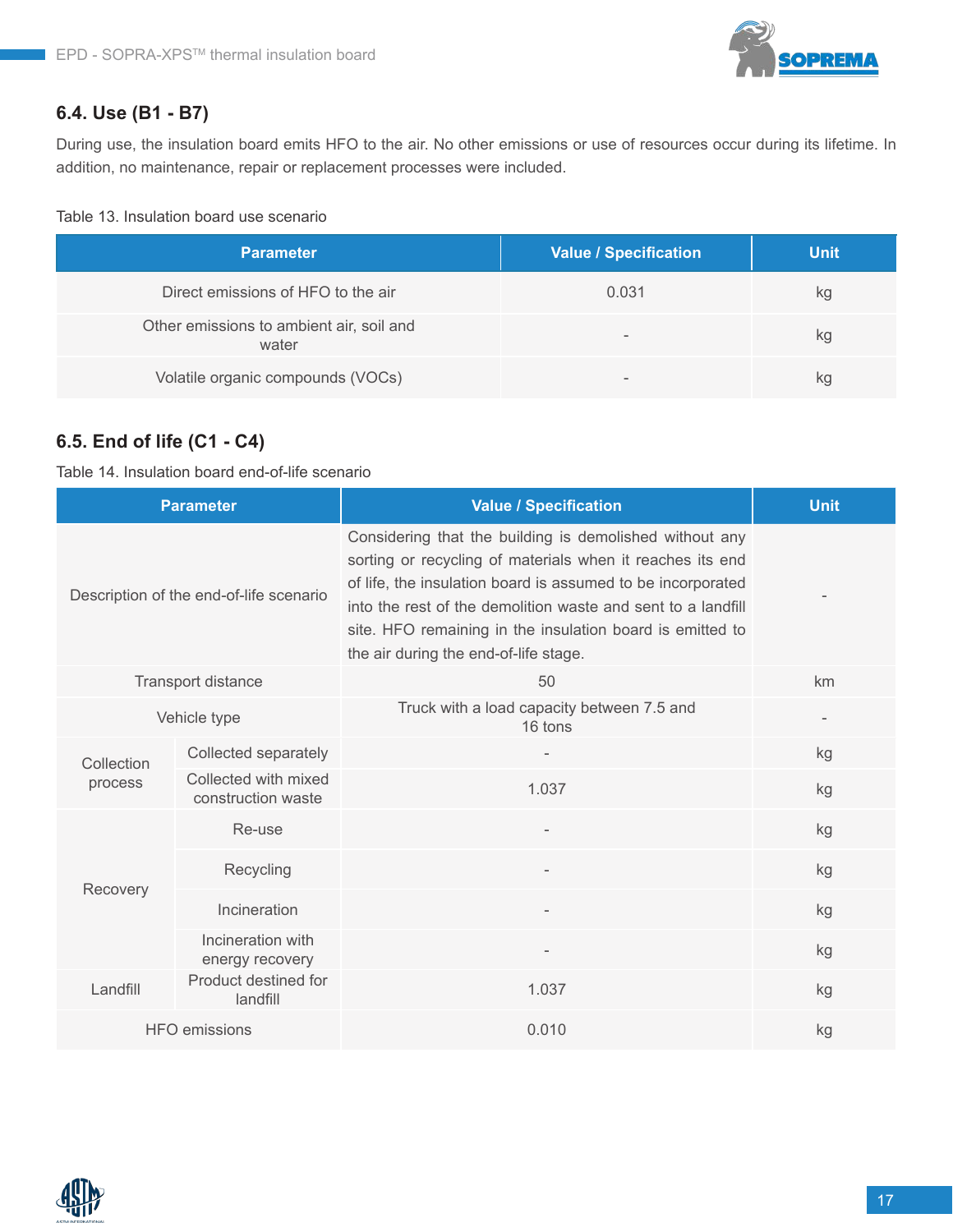

# **7 LIFE CYCLE IMPACT ASSESSMENT RESULTS**

The results of the life cycle impact assessment are reported for 1  $m<sup>2</sup>$  of insulation board giving an average thermal resistance of RSI = 1 m²K/W. The results were calculated for six impact categories using the TRACI 2.1 impact assessment method [3], and are reported for each declared life cycle module [8,15].

Table 15. Life cycle impact assessment results calculated with TRACI 2.1

| <b>INDICATOR</b>                                  |                                        | <b>UNIT</b>              | <b>TOTAL</b>      |                | <b>PRODUCTION STAGE</b> |                               |                | <b>CONSTRUCTION</b><br><b>STAGE</b> |             | <b>USE STAGE</b>                                              |                         |                | <b>END-OF-LIFE STAGE</b>                |                |
|---------------------------------------------------|----------------------------------------|--------------------------|-------------------|----------------|-------------------------|-------------------------------|----------------|-------------------------------------|-------------|---------------------------------------------------------------|-------------------------|----------------|-----------------------------------------|----------------|
|                                                   |                                        |                          |                   | $(A1-A3)$      |                         |                               | $(A4-A5)$      |                                     | $(B1 - B7)$ |                                                               | $(C1 - C4)$             |                |                                         |                |
|                                                   |                                        |                          |                   | A <sub>1</sub> | A <sub>2</sub>          | A <sub>3</sub>                | A <sub>4</sub> | A <sub>5</sub>                      | <b>B1</b>   | <b>B2-B7</b>                                                  | C <sub>1</sub>          | C <sub>2</sub> | C <sub>3</sub>                          | C <sub>4</sub> |
|                                                   | Fossil<br>carbon                       | kg $\mathsf{CO}_2$<br>ea | $2.06E + 0$       | $1.35E + 0$    | $2.33E-1$               | $2.12E-1$                     | 9.07E-2        | 8.88E-3                             | $3.13E - 2$ |                                                               | $0.00E + 0$ $0.00E + 0$ |                | 1.16E-2 0.00E+0 1.23E-1                 |                |
| Global<br>warming<br>potential                    | <b>Biogenic</b><br>carbon <sup>1</sup> | ea                       | kg $CO2$ -2.32E-5 | $-4.9318E - 2$ |                         | $0.00E+0$ 4.9295E-2 $0.00E+0$ |                |                                     |             | 0.00E+0  0.00E+0  0.00E+0  0.00E+0  0.00E+0  0.00E+0  0.00E+0 |                         |                |                                         |                |
|                                                   | Total <sup>2</sup>                     | kg $\mathsf{CO}_2$<br>eq | $2.06E + 0$       | $1.30E + 0$    | $2.33E-1$               | $2.62E - 1$                   | 9.07E-2        | 8.88E-3                             | $3.13E - 2$ |                                                               | $0.00E + 0$ $0.00E + 0$ |                | 1.16E-2 0.00E+0 1.23E-1                 |                |
| Acidification potential                           |                                        | kg $SO2$<br>eq           | 8.60E-3           | 5.43E-3        | 1.93E-3                 | 5.90E-4                       | 4.70E-4        | 3.97E-5                             | $0.00E + 0$ |                                                               |                         |                | 0.00E+0 0.00E+0 5.12E-5 0.00E+0 8.47E-5 |                |
| Eutrophication potential                          |                                        | kg N<br>eq               | 3.00E-3           | $2.02E - 3$    | 2.90E-4                 | 3.10E-4                       | 2.60E-4        | 3.39E-5                             | $0.00E + 0$ |                                                               |                         |                | 0.00E+0 0.00E+0 1.44E-5 0.00E+0 7.27E-5 |                |
| Smog formation potential                          |                                        | kgO <sub>3</sub><br>eq   | 1.29E-1           | $6.04E - 2$    | 4.13E-2                 | 8.24E-3                       | 1.10E-2        | 5.30E-4                             | 3.06E-3     | $0.00E + 0$                                                   | $0.00E + 0$             |                | 1.18E-3 0.00E+0 3.01E-3                 |                |
| Ozone depletion potential                         |                                        | kg<br>CFC-<br>$11$ eq    | 1.96E-7           | $9.16E-8$      | 5.54E-8                 | 2.39E-8                       | $1.71E-8$      | 1.41E-9                             | $0.00E + 0$ |                                                               | $0.00E + 0$ 0.00E+0     | 2.62E-9        | $0.00E + 0$ 3.64E-9                     |                |
| Abiotic depletion potential<br>(fossil resources) |                                        | MJ<br>(LHV)              | $5.58E + 0$       | $4.41E + 0$    | 4.97E-1                 | 4.17E-1                       | $1.71E-1$      | $2.17E - 2$                         | $0.00E + 0$ |                                                               |                         |                | 0.00E+0 0.00E+0 2.38E-2 0.00E+0 3.59E-2 |                |

<sup>1</sup> Since TRACI 2.1 considers biogenic CO<sub>2</sub> as equal to 0, the removal of biogenic carbon and emissions of biogenic CO<sub>2</sub> and methane were modeled separately according to assumptions specific to this study. In order to avoid double counting, the impact factor for biogenic methane in TRACI 2.1 was set *to 0.*

*2 The global warming potential impact category results are presented in three categories: 1) fossil carbon; 2) biogenic carbon (emissions and removals); 3) total (fossil and biogenic carbon).*

It should be noted that the life cycle impact assessment results are relative expressions and do not predict impacts on category endpoints, the exceeding of thresholds, safety margins or risks. These six impact categories are globally deemed mature enough to be included in Type III environmental declarations. Other categories are being developed and defined and LCA should continue making advances in their development, however the EPD users should not use additional measures for comparative purposes.

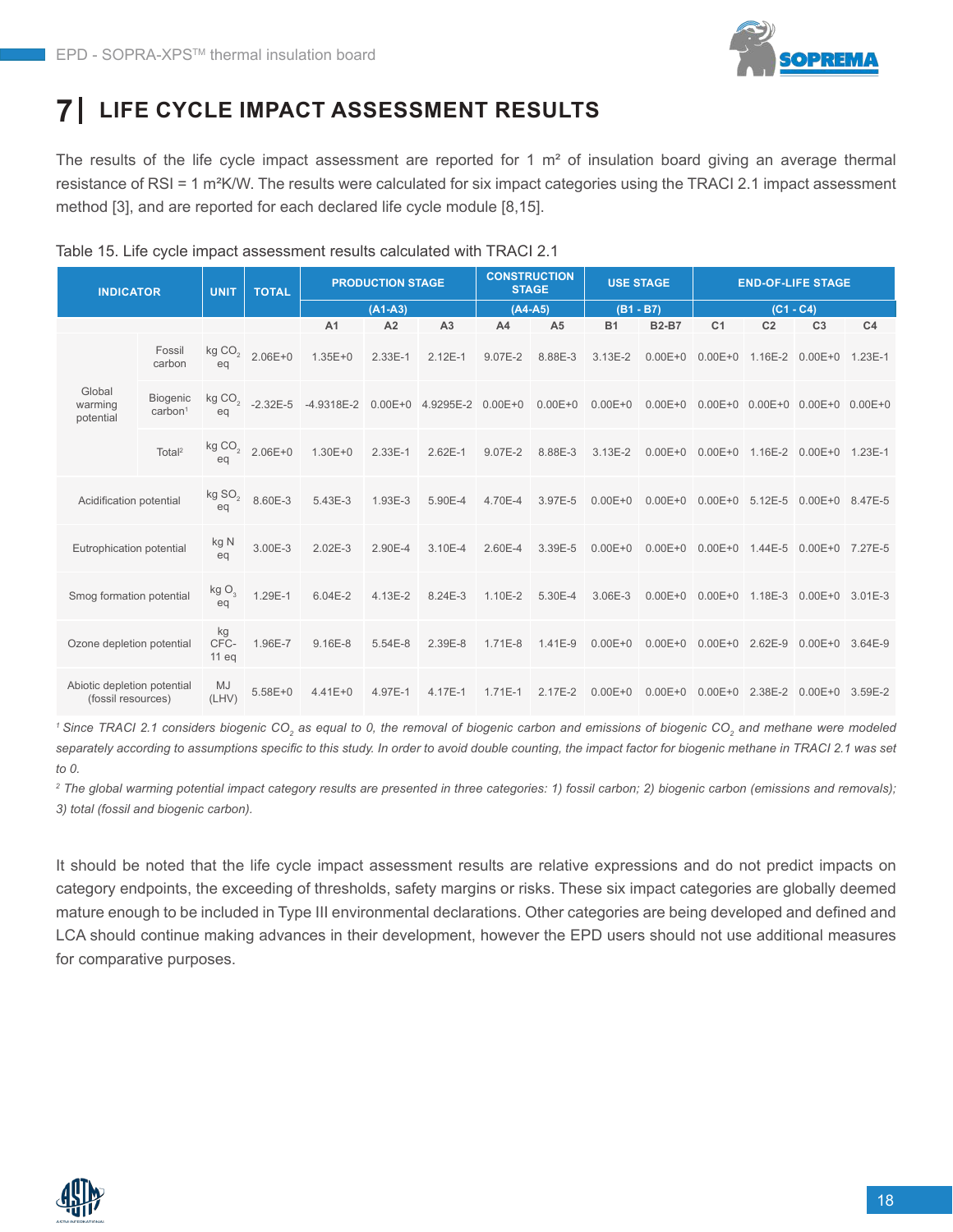

# **8 LIFE CYCLE INVENTORY RESULTS**

The life cycle inventory results relate to: 1) resource use; 2) waste and output flows; 3) removals and emissions of biogenic carbon. The inventory categories are presented in Table 21.

#### **8.1. Resource use inventory indicators**

#### Table 16. Life cycle inventory results for resource use

| <b>INDICATOR</b>                                                                        | <b>UNIT</b>        | <b>TOTAL</b> | <b>PRODUCTION STAGE</b> |                |                | <b>CONSTRUCTION</b><br><b>STAGE</b> |                | <b>USE STAGE</b> |              | <b>END-OF-LIFE STAGE</b> |                |                |                |
|-----------------------------------------------------------------------------------------|--------------------|--------------|-------------------------|----------------|----------------|-------------------------------------|----------------|------------------|--------------|--------------------------|----------------|----------------|----------------|
|                                                                                         |                    |              |                         | $(A1-A3)$      |                | $(A4-A5)$                           |                |                  | $(B1 - B7)$  |                          | $(C1 - C4)$    |                |                |
|                                                                                         |                    |              | A <sub>1</sub>          | A <sub>2</sub> | A <sub>3</sub> | A4                                  | A <sub>5</sub> | <b>B1</b>        | <b>B2-B7</b> | C <sub>1</sub>           | C <sub>2</sub> | C <sub>3</sub> | C <sub>4</sub> |
| Renewable primary<br>energy used as energy<br>carrier (fuel) $1$                        | <b>MJ</b><br>(LHV) | $6.77E + 0$  | $2.34E + 0$             | 3.85E-2        | $4.27E + 0$    | $1.04E-1$                           | 8.95E-3        | $0.00E + 0$      | $0.00E + 0$  | $0.00E + 0$              | $2.22E-3$      | $0.00E + 0$    | 4.55E-3        |
| Renewable primary<br>resources with energy<br>content used as<br>material <sup>1</sup>  | MJ<br>(LHV)        | $0.00E + 0$  | $0.00E + 0$             | $0.00E + 0$    | $0.00E + 0$    | $0.00E + 0$                         | $0.00E + 0$    | $0.00E + 0$      | $0.00E + 0$  | $0.00E + 0$              | $0.00E + 0$    | $0.00E + 0$    | $0.00E + 0$    |
| Total use of renewable<br>primary resources with<br>energy content <sup>1</sup>         | MJ<br>(LHV)        | $6.77E + 0$  | $2.34E + 0$             | 3.85E-2        | $4.27E + 0$    | $1.04E-1$                           | 8.95E-3        | $0.00E + 0$      | $0.00E + 0$  | $0.00E + 0$              | $2.22E-3$      | $0.00E + 0$    | 4.55E-3        |
| Non-renewable primary<br>resources used as an<br>energy carrier (fuel) <sup>1</sup>     | <b>MJ</b><br>(LHV) | $2.15E+1$    | $1.38E + 1$             | $3.51E + 0$    | $2.14E + 0$    | $1.48E + 0$                         | 1.16E-1        | $0.00E + 0$      | $0.00E + 0$  | $0.00E + 0$              | $1.71E-1$      | $0.00E + 0$    | $2.61E-1$      |
| Non-renewable primary<br>resources with energy<br>content used as<br>material           | <b>MJ</b><br>(LHV) | $1.36E + 1$  | $1.25E + 1$             | $0.00E + 0$    | $1.03E + 0$    | $0.00E + 0$                         | 7.10E-2        | $0.00E + 0$      | $0.00E + 0$  | $0.00E + 0$              | $0.00E + 0$    | $0.00E + 0$    | $0.00E + 0$    |
| Total use of non-<br>renewable primary<br>resources with energy<br>content <sup>1</sup> | <b>MJ</b><br>(LHV) | $3.50E + 1$  | $2.63E+1$               | $3.51E + 0$    | $3.17E + 0$    | $1.48E + 0$                         | 1.87E-1        | $0.00E + 0$      | $0.00E + 0$  | $0.00E + 0$              | 1.71E-1        | $0.00E + 0$    | $2.61E-1$      |
| Renewable secondary<br>fuels                                                            | MJ<br>(LHV)        | $0.00E + 0$  | $0.00E + 0$             | $0.00E + 0$    | $0.00E + 0$    | $0.00E + 0$                         | $0.00E + 0$    | $0.00E + 0$      | $0.00E + 0$  | $0.00E + 0$              | $0.00E + 0$    | $0.00E + 0$    | $0.00E + 0$    |
| Non-renewable<br>secondary<br>fuels                                                     | MJ<br>(LHV)        | $0.00E + 0$  | $0.00E + 0$             | $0.00E + 0$    | $0.00E + 0$    | $0.00E + 0$                         | $0.00E + 0$    | $0.00E + 0$      | $0.00E + 0$  | $0.00E + 0$              | $0.00E + 0$    | $0.00E + 0$    | $0.00E + 0$    |
| Secondary materials <sup>2</sup>                                                        | kg                 | 9.80E-1      | 9.80E-1                 | $0.00E + 0$    | $0.00E + 0$    | $0.00E + 0$                         | $0.00E + 0$    | $0.00E + 0$      | $0.00E + 0$  | $0.00E + 0$              | $0.00E + 0$    | $0.00E + 0$    | $0.00E + 0$    |
| Recovered energy <sup>3</sup>                                                           | MJ<br>(LHV)        | $0.00E + 0$  | $0.00E + 0$             | $0.00E + 0$    | $0.00E + 0$    | $0.00E + 0$                         | $0.00E + 0$    | $0.00E + 0$      | $0.00E + 0$  | $0.00E + 0$              | $0.00E + 0$    | $0.00E + 0$    | $0.00E + 0$    |
| Use of net freshwater<br>resources <sup>2</sup>                                         | m <sup>3</sup>     | $1.15E - 2$  | 9.28E-3                 | 6.97E-4        | 5.67E-4        | 5.43E-4                             | 5.29E-5        | $0.00E + 0$      | $0.00E + 0$  | $0.00E + 0$              | 3.01E-5        | $0.00E + 0$    | 2.89E-4        |

<sup>1</sup> The results of these indicators were calculated with the CED LHV method [16] according to the "ACLCA Guidance to Calculating Non-LCIA Inventory *Metrics in Accordance with ISO 21930:2017" [17].* 

*2 The results of these indicators were calculated according to the "ACLCA Guidance to Calculating Non-LCIA Inventory Metrics in Accordance with ISO 21930:2017" [17] by using inventory data.*

*3 The insulation board is not used for energy recovery. This inventory indicator is therefore zero.* 

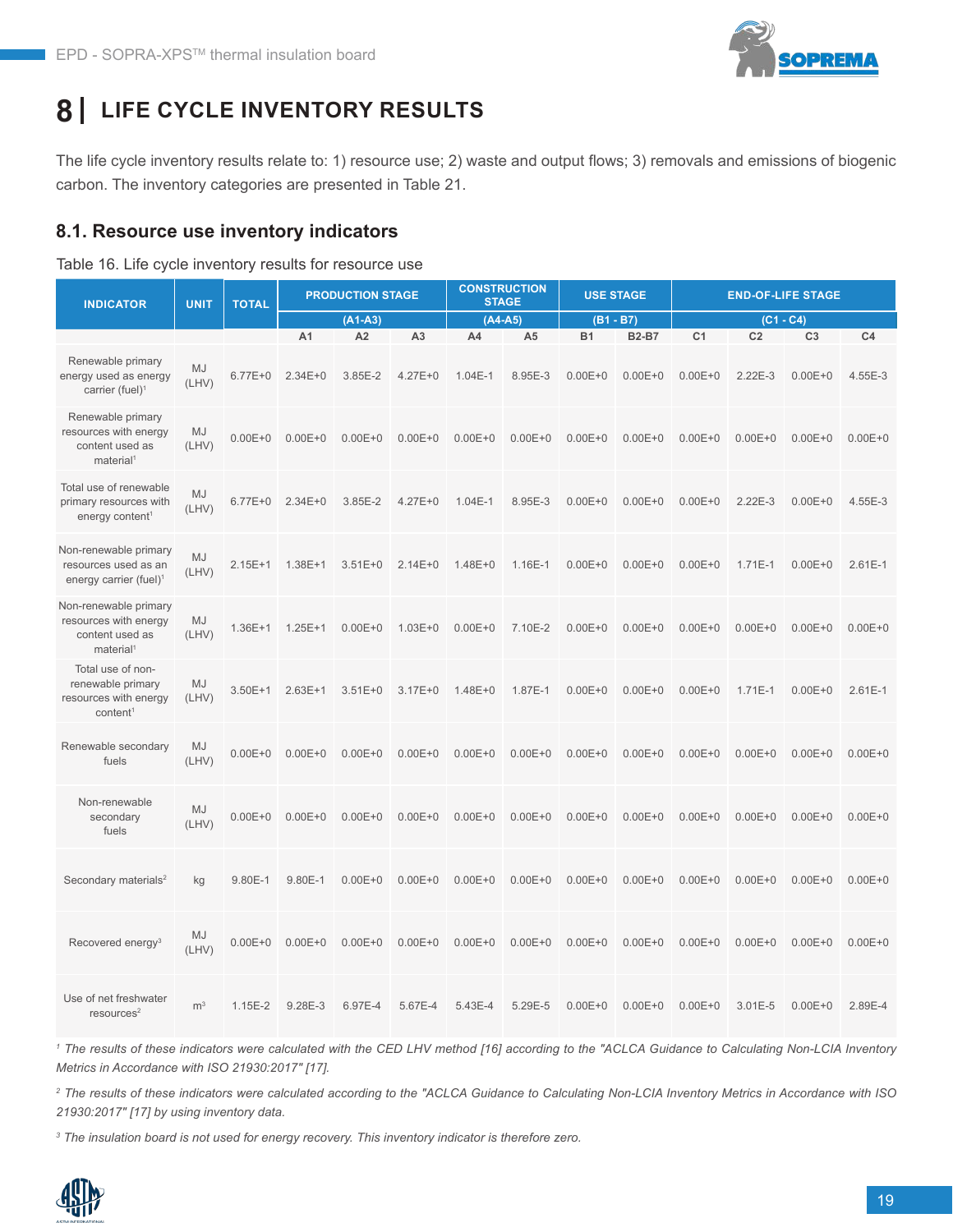

#### **8.2. Waste categories and output flows inventory indicators**

Table 17. Life cycle inventory results for waste categories and output flows

| <b>INDICATOR</b>                                                 | <b>UNIT</b>        | <b>TOTAL</b> | <b>PRODUCTION STAGE</b> |             | <b>CONSTRUCTION</b><br><b>USE STAGE</b><br><b>STAGE</b> |             |                |             | <b>END-OF-LIFE STAGE</b> |                |                |                |                |
|------------------------------------------------------------------|--------------------|--------------|-------------------------|-------------|---------------------------------------------------------|-------------|----------------|-------------|--------------------------|----------------|----------------|----------------|----------------|
|                                                                  |                    |              | $(A1-A3)$               |             |                                                         | $(A4-A5)$   |                | $(B1 - B7)$ |                          | $(C1 - C4)$    |                |                |                |
|                                                                  |                    |              | A <sub>1</sub>          | A2          | A <sub>3</sub>                                          | A4          | A <sub>5</sub> | <b>B1</b>   | <b>B2-B7</b>             | C <sub>1</sub> | C <sub>2</sub> | C <sub>3</sub> | C <sub>4</sub> |
| Hazardous waste<br>disposed <sup>1</sup>                         | kg                 | 1.55E-6      | $0.00E + 0$             | $0.00E + 0$ | 1.55E-6                                                 | $0.00E + 0$ | $0.00E + 0$    | $0.00E + 0$ | $0.00E + 0$              | $0.00E + 0$    | $0.00E + 0$    | $0.00E + 0$    | $0.00E + 0$    |
| Non-hazardous waste<br>disposed <sup>1</sup>                     | kg                 | $1.06E + 0$  | $0.00E + 0$             | $0.00E + 0$ | $1.62E - 2$                                             | $0.00E + 0$ | 5.86E-3        | $0.00E + 0$ | $0.00E + 0$              | $0.00E + 0$    | $0.00E + 0$    | $0.00E + 0$    | $1.04E + 0$    |
| High-level radioactive<br>waste <sup>2</sup>                     | m <sup>3</sup>     | 1.09E-9      | 8.29E-11                | 3.63E-11    | $2.05E - 10$                                            | 7.49E-10    | 6.66E-12       | $0.00E + 0$ | $0.00E + 0$              | $0.00E + 0$    | 1.90E-12       | $0.00E + 0$    | 4.37E-12       |
| Intermediate- and<br>low-level radioactive<br>waste <sup>2</sup> | m <sup>3</sup>     | $1.64E - 8$  | 1.53E-9                 | 9.28E-9     | $1.13E-9$                                               | 3.17E-9     | 2.32E-10       | $0.00E + 0$ | $0.00E + 0$              | $0.00E + 0$    | 4.37E-10       | $0.00E + 0$    | $6.14E-10$     |
| Components for<br>$re$ -use $3$                                  | kg                 | $0.00E + 0$  | $0.00E + 0$             | $0.00E + 0$ | $0.00E + 0$                                             | $0.00E + 0$ | $0.00E + 0$    | $0.00E + 0$ | $0.00E + 0$              | $0.00E + 0$    | $0.00E + 0$    | $0.00E + 0$    | $0.00E + 0$    |
| Materials for recycling <sup>1</sup>                             | kg                 | 4.98E-2      | $0.00E + 0$             | $0.00E + 0$ | 2.93E-1                                                 | $0.00E + 0$ | 2.06E-2        | $0.00E + 0$ | $0.00E + 0$              | $0.00E + 0$    | $0.00E + 0$    | $0.00E + 0$    | $0.00E + 0$    |
| Materials for energy<br>recovery $3$                             | kg                 | $0.00E + 0$  | $0.00E + 0$             | $0.00E + 0$ | $0.00E + 0$                                             | $0.00E + 0$ | $0.00E + 0$    | $0.00E + 0$ | $0.00E + 0$              | $0.00E + 0$    | $0.00E + 0$    | $0.00E + 0$    | $0.00E + 0$    |
| Exported energy <sup>3</sup>                                     | <b>MJ</b><br>(LHV) | $0.00E + 0$  | $0.00E + 0$             | $0.00E + 0$ | $0.00E + 0$                                             | $0.00E + 0$ | $0.00E + 0$    | $0.00E + 0$ | $0.00E + 0$              | $0.00E + 0$    | $0.00E + 0$    | $0.00E + 0$    | $0.00E + 0$    |

*1 The results of these indicators were calculated according to the "ACLCA Guidance to Calculating Non-LCIA Inventory Metrics in Accordance with ISO 21930:2017" [17] by using the foreground data provided by the manufacturer.*

*2 The results of these indicators were calculated according to the "ACLCA Guidance to Calculating Non-LCIA Inventory Metrics in Accordance with ISO 21930:2017" [17] by using the inventory data. It is important to note that the foreground data of this LCA does not include radioactive waste, i.e. the insulation board manufacturing process does not directly generate radioactive waste. According to ISO 21930 [8], radioactive waste, when generated for electricity production, consists mainly of spent fuel from reactors (high level radioactive waste) and routine maintenance and operation of the facilities (low and medium level radioactive waste).*

*3 The insulation board is not recovered or reused. These inventory indicators are therefore zero.*

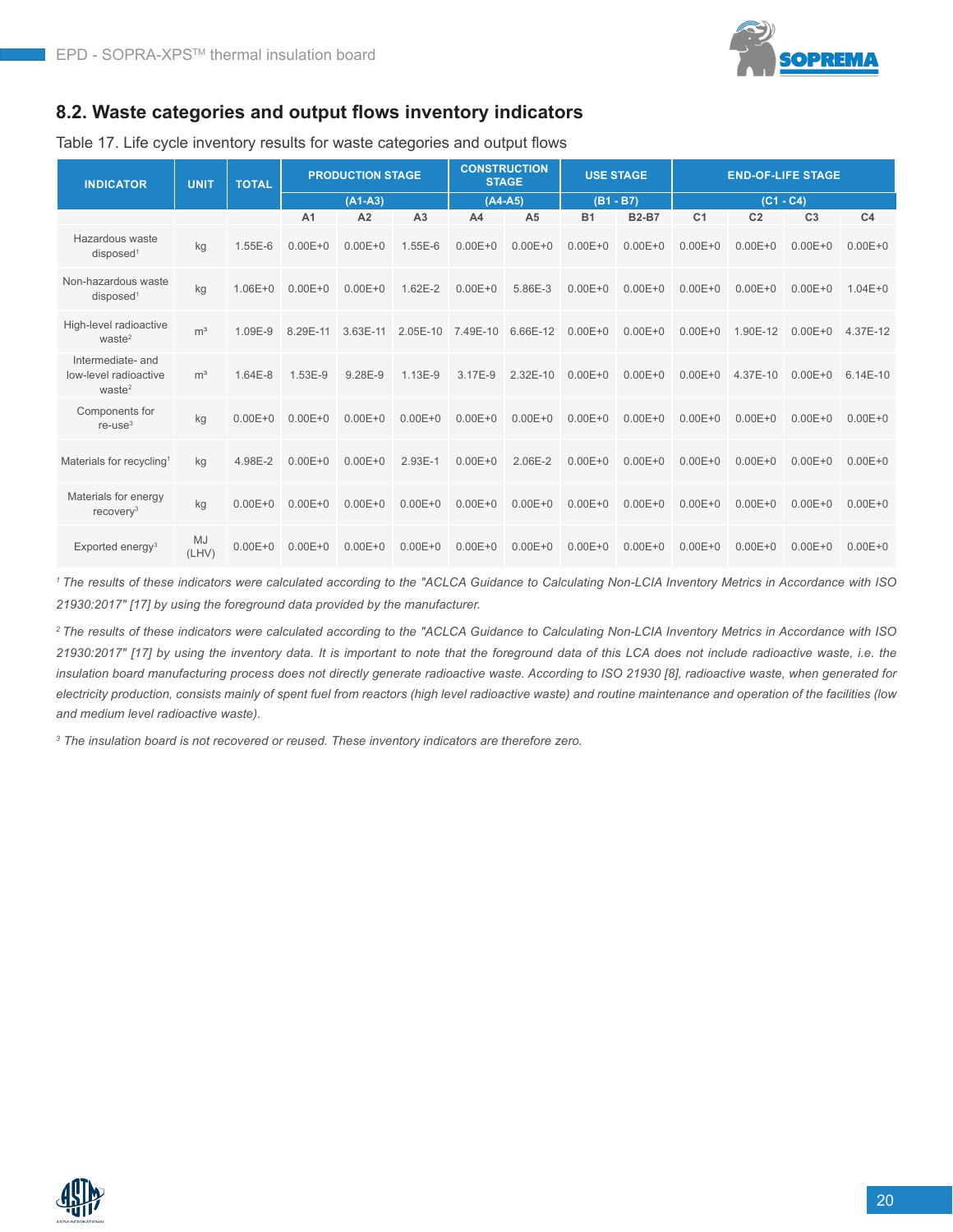

#### **8.3. Biogenic carbon emissions and removals inventory indicators**

The ISO 21930 standard and the PCR Part A require that the removals and emissions of biogenic carbon dioxide (CO<sub>2</sub>) be presented separately when included in the calculation of the global warming potential impact category [4,8].

| <b>INDICATOR</b>                                                                                                 | <b>UNIT</b>          | <b>TOTAL</b> |                | <b>PRODUCTION STAGE</b> |                |                | <b>CONSTRUCTION</b><br><b>STAGE</b> | <b>USE STAGE</b> |              |                | <b>END-OF-LIFE STAGE</b> |                                     |                |
|------------------------------------------------------------------------------------------------------------------|----------------------|--------------|----------------|-------------------------|----------------|----------------|-------------------------------------|------------------|--------------|----------------|--------------------------|-------------------------------------|----------------|
|                                                                                                                  |                      |              |                | $(A1-A3)$               |                |                | $(A4-A5)$                           | $(B1 - B7)$      |              | $(C1 - C4)$    |                          |                                     |                |
|                                                                                                                  |                      |              | A <sub>1</sub> | A2                      | A <sub>3</sub> | A <sub>4</sub> | A <sub>5</sub>                      | <b>B1</b>        | <b>B2-B7</b> | C <sub>1</sub> | C <sub>2</sub>           | C <sub>3</sub>                      | C <sub>4</sub> |
| Biogenic carbon<br>removal from product <sup>1</sup>                                                             | kg CO <sub>2</sub>   | $0.00E + 0$  | $0.00E + 0$    | $0.00E + 0$             | $0.00E + 0$    | $0.00E + 0$    | $0.00E + 0$                         | $0.00E + 0$      | $0.00E + 0$  | $0.00E + 0$    | $0.00E + 0$              | $0.00E + 0$                         | $0.00E + 0$    |
| Biogenic carbon<br>emission from<br>product <sup>12</sup>                                                        | kg CO <sub>2</sub>   | $0.00E + 0$  | $0.00E + 0$    | $0.00E + 0$             | $0.00E + 0$    | $0.00E + 0$    | $0.00E + 0$                         | $0.00E + 0$      | $0.00E + 0$  | $0.00E + 0$    |                          | $0.00E+0$ $0.00E+0$ $0.00E+0$       |                |
| Biogenic carbon<br>removal from<br>packaging <sup>1</sup>                                                        | $kq$ CO <sub>2</sub> | $-5.08E - 5$ | -4.9318E-2     | $0.00E + 0$             | 4.9295E-2      | $0.00E + 0$    | $0.00E + 0$                         | $0.00E + 0$      | $0.00E + 0$  | $0.00E + 0$    | $0.00E + 0$              | $0.00E + 0$ 0.00E+0                 |                |
| Biogenic carbon<br>emission from<br>packaging <sup>12</sup>                                                      | kg CO <sub>2</sub>   | 1.03E-5      | $0.00E + 0$    | $0.00E + 0$             | 1.03E-5        | $0.00E + 0$    | $0.00E+00$ $0.00E+0$                |                  | $0.00E + 0$  | $0.00E + 0$    |                          | $0.00E + 0$ $0.00E + 0$ $0.00E + 0$ |                |
| Calcination carbon<br>emissions                                                                                  | kg CO <sub>2</sub>   | $0.00E + 0$  | $0.00E + 0$    | $0.00E + 0$             | $0.00E + 0$    | $0.00E + 0$    | $0.00E + 0$                         | $0.00E + 0$      | $0.00E + 0$  | $0.00E + 0$    | $0.00E + 0$              | $0.00E + 0$ $0.00E + 0$             |                |
| Carbonation carbon<br>removals                                                                                   | kg CO <sub>2</sub>   | $0.00E + 0$  | $0.00E + 0$    | $0.00E + 0$             | $0.00E + 0$    | $0.00E + 0$    | $0.00E + 0$                         | $0.00E + 0$      | $0.00E + 0$  | $0.00E + 0$    | $0.00E + 0$              | $0.00E + 0$ $0.00E + 0$             |                |
| Carbon emissions<br>from combustion of<br>waste from<br>non-renewable<br>sources used in<br>production processes | kg CO <sub>2</sub>   | $0.00E + 0$  | $0.00E + 0$    | $0.00E + 0$             | $0.00E + 0$    | $0.00E + 0$    | $0.00E + 0$                         | $0.00E + 0$      | $0.00E + 0$  | $0.00E + 0$    | $0.00E + 0$              | $0.00E + 0$                         | $0.00E + 0$    |
| Carbon emissions<br>from combustion of<br>waste from renewable<br>sources used in<br>production processes        | kg CO <sub>2</sub>   | $0.00E + 0$  | $0.00E + 0$    | $0.00E + 0$             | $0.00E + 0$    | $0.00E + 0$    | $0.00E + 0$                         | $0.00E + 0$      | $0.00E + 0$  | $0.00E + 0$    | $0.00E + 0$              | $0.00E + 0$ $0.00E + 0$             |                |

#### Table 18. Life cycle inventory results for biogenic carbon emissions and removals

*<sup>1</sup> The results of these indicators were calculated according to the "ACLCA Guidance to Calculating Non-LCIA Inventory Metrics in Accordance with ISO 21930:2017" [17].*

*² For these inventory indicators, only carbon dioxide emissions are included. Methane emissions are excluded in accordance with the PCR Part A [4].*

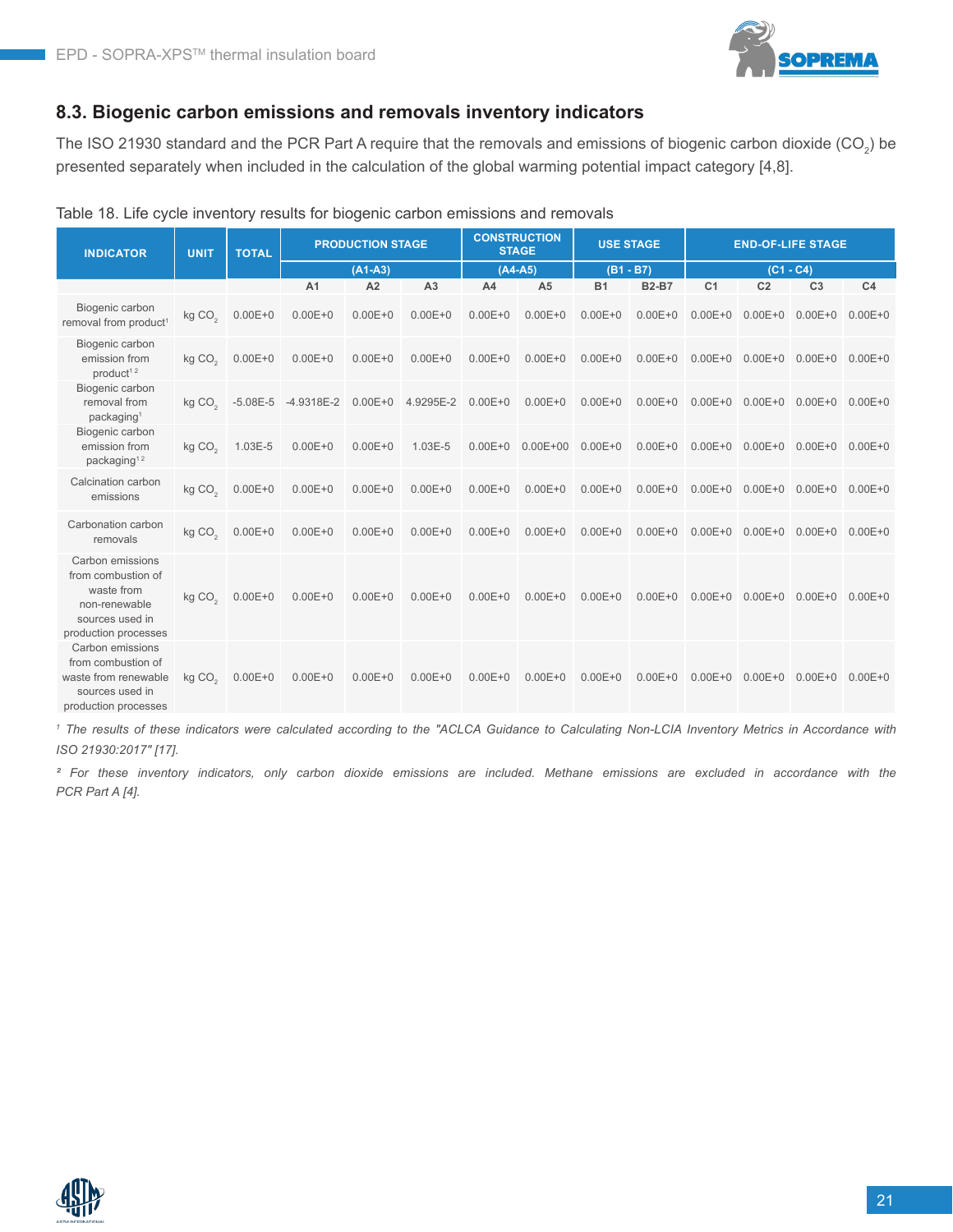

# **9 LIFE CYCLE ASSESSMENT INTERPRETATION**

#### **9.1. Global warming impact indicator**

The life cycle module contributing most to the **global warming** impact indicator is A1 - Production of raw materials (63%), followed by A3 - Insulation board manufacturing (13%) and A2 - Transport of raw materials (11%). These three modules account for 87% of the total impact score. For raw materials production, the main contributor is A1.1 - Production of virgin polystyrene (43%), despite the fact that its mass proportion represents 20% of the insulation board (see Table 1). Regarding the transport of the insulation board's raw materials, the main contributor is A2.1 - Transport of the recycled polystyrene (8%).



<sup>1</sup> The sub-module "A1.3 - Production of the other raw materials" includes production of the carbone dioxide, flame retardant, stearic acid, talc, colorant *and co-agent.*

*2 The sub-module "A2.2 - Transport of the other raw materials" includes transport of the virgin polystyrene, HFO, carbone dioxide, flame retardant, stearic acid, talc, colorant and co-agent.*

<sup>3</sup> The sub-module "A3.3 - Other processes related to manufacturing" includes emissions of blowing agent, production of the ink cleaning solvent, materials *constituting the manufacturing plant and processes and the end of life of manufacturing losses.*

Figure 3. Contribution of the different life cycle modules and sub-modules to the global warming impact category

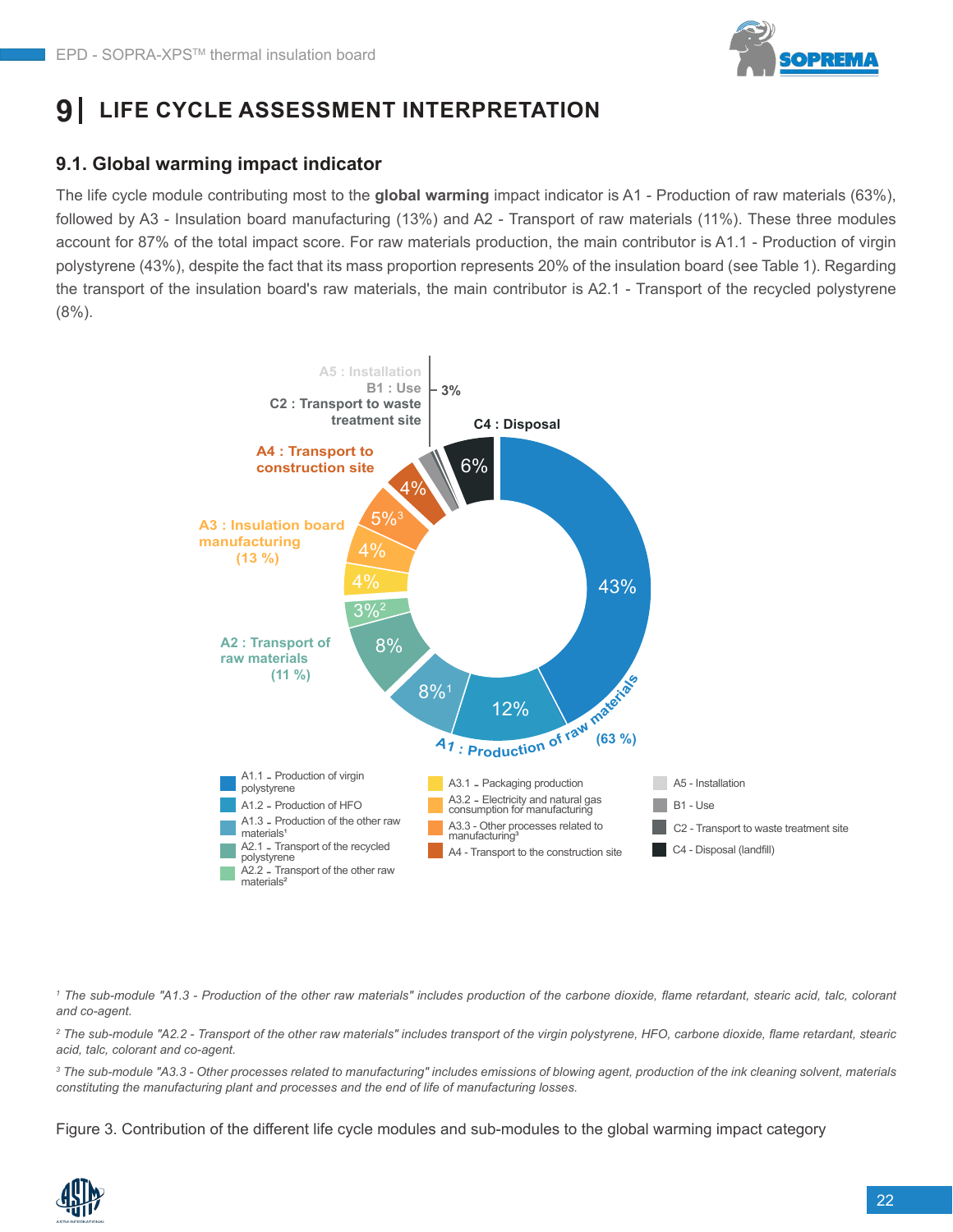

#### **9.2. Acidification, eutrophication, smog formation, ozone depletion and abiotic depletion impact indicators**

The two main modules contributing to the **acidification** impact indicator are A1 - Production of raw materials (63%) and A2 - Transport of raw materials (22%). The sub-module with the highest influence on this indicator is A1.1 - Production of virgin polystyrene (32%). Regarding the **smog formation** indicator, the largest contributors are A1 - Production of raw materials (47%) and A2 - Transport of raw materials (32%). Sub-module A1.1 - Production of virgin polystyrene is the sub-module with the greatest influence on this indicator (25%). The **ozone depletion** indicator is mostly affected by modules A1 - Production of raw materials (47%) and A2 - Transport of raw materials (28%). As for the **eutrophication** impact category, A1 - Production of raw materials (67%) is the main contributing module. A1.2 - Production of HFO is the predominant sub-module for this indicator (30%). In the case of **abiotic resource depletion**, the main contributing module is A1 - Production of raw materials (79%), which includes A1.1 - Production of virgin polystyrene (57%). e



*1,2,3 The sub-modules "A1.3 - Production of the other raw materials", "A2.2 - Transport of the other raw materials" and "A3.3 - Other processes related to manufacturing" are described under Figure 3.*

Figure 4. Contribution of the different life cycle modules and sub-modules to the different impact categories

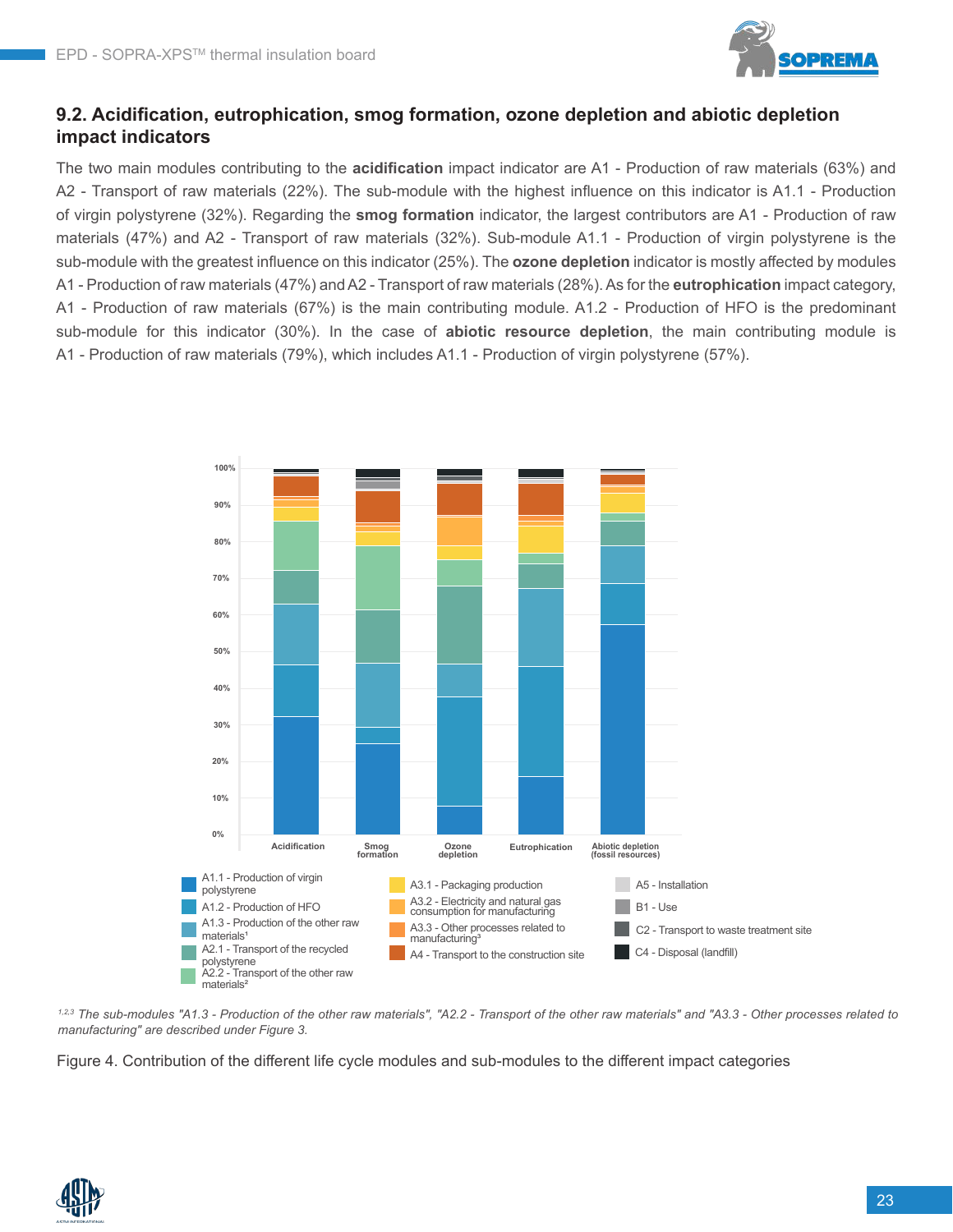

#### **9.3. Use of non-renewable primary resources and use of freshwater resources inventory indicators**

The **use of non-renewable primary resources** and **use of freshwater resources** indicators are mainly dominated by modules A1 - Production of raw materials (75%). However, the sub-module contributing the most to the **non-renewable primary resources** indicator is A1.1 - Production of virgin polystyrene (62%), whereas the largest contributor to **freshwater use** is A1.3 - Production of the other raw materials (81%).



*1,2,3 The sub-modules "A1.3 Production of the other raw materials", "A2.2 - Transport of the other raw materials" and "A3.3 - Other processes related to manufacturing" are described under Figure 3.*

Figure 5. Contribution of the different life cycle modules and processes to non-renewable primary resources use and freshwater resources use

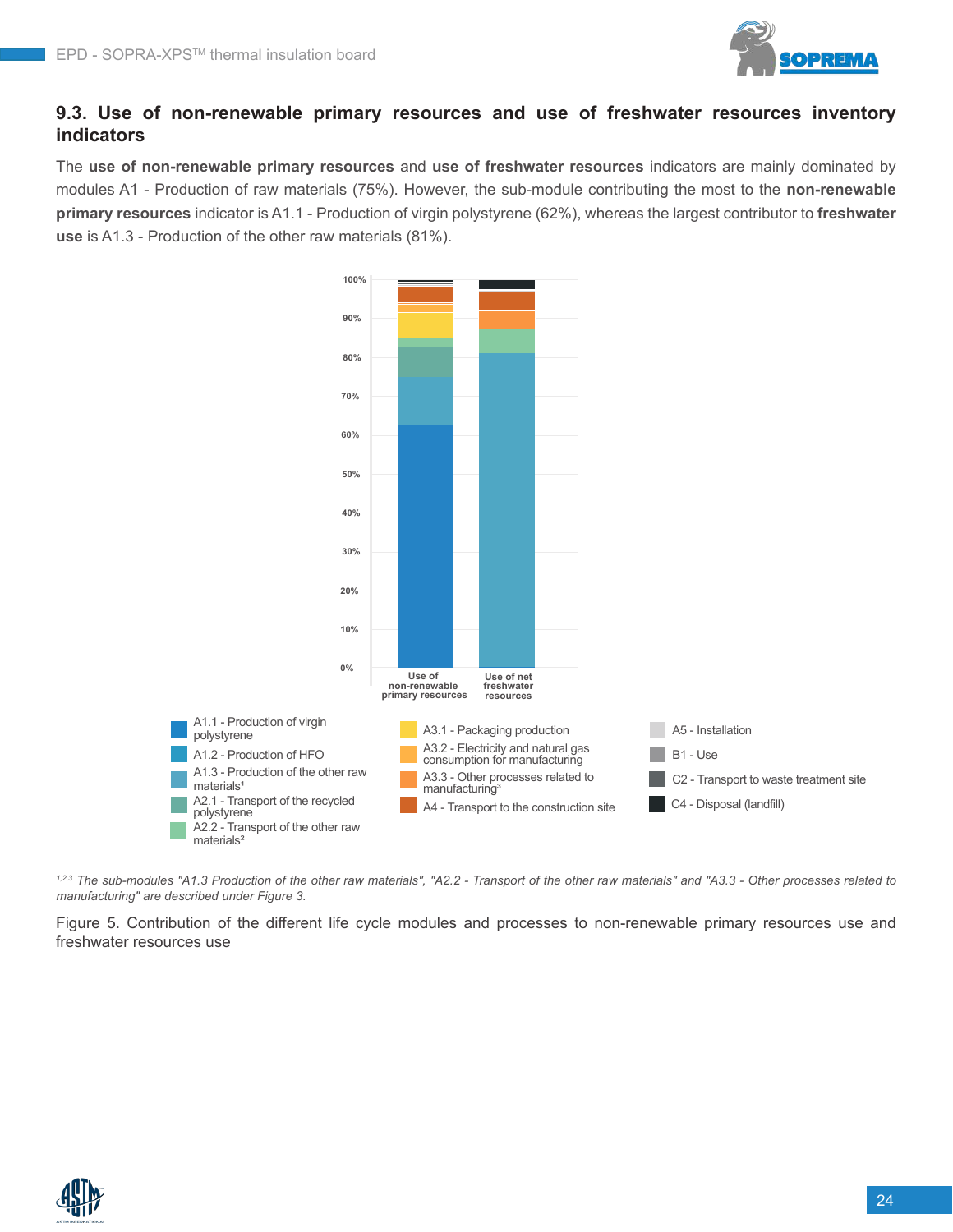

# **10 ADDITIONAL ENVIRONMENTAL INFORMATION**

#### **10.1. Environment and health during manufacturing and installation**

SOPREMA's SOPRA-XPS<sup>™</sup> insulation board is manufactured in a plant commissioned in 2018 covered by a quality management system certified under ISO 9001 [10].

Link to the ISO 9001 certificate:<https://www.soprema.ca/wp-content/uploads/2021/10/SOPREMA-ISO-9001-EN-1.pdf>

#### **10.2. Environmental certifications and activities**

The SOPRA-XPSTM obtained and maintains the GREENGUARD GOLD certification, issued and validated yearly by UL Environment, demonstrating the product line's low emissions for interior environments following the guidelines of the UL 2818 standard [18].

Link to the GREENGUARD GOLD certificate: <https://spot.ul.com/main-app/products/detail/5cd9cd5055b0e81d607f4174>

The use of the SOPRA-XPS™ can contribute to acquiring green building program certifications such as the U.S. Green Building Council's LEED® rating system.

#### **10.3. Regulated hazardous substances**

The insulation board contains only the materials listed in Table 1, which are not on Canada's list of toxic substances [19].

#### **10.4. Energy savings during building operation**

The use of an insulation board reduces the energy consumption of a building throughout its life cycle, thereby reducing its environmental impact. In the case of this LCA, the environmental benefits provided by the SOPRA-XPSTM insulation board associated with the reduction of the energy consumed by the building were not included in the results presented in section 7, in line with the PCR Part B. Carrying out energy simulations considering several building scenarios (building geometry, type of heating, fenestration rate, etc.) would provide an assessment of the energy savings associated with the use of the SOPRA-XPS<sup>™</sup> insulation board and thus would enable determining the environmental impacts reductions.

#### **10.5. Delayed emissions and unexpected adverse events**

There are no unexpected adverse effects resulting from the combustion, water damage or mechanical alteration of the insulation board. There are no delayed environmental emissions resulting from the use of the product other than HFO emissions.

#### **10.6. Blowing agent**

January 1, 2021 was marked by an amendment to the Ozone-Depleting Substances and Halocarbon Alternatives Regulations (ODSHAR) from Environment and Climate Change Canada (ECCC) [20].

Part of the legacy of the well-known 1987 Montreal Protocol on the protection of the ozone layer adopted by 197 signatory countries, including Canada [21], these regulations cover and limit the use of halocarbons with a global warming potential (GWP) greater than 150 [20]. Applicable to many products manufactured or imported in Canada, these regulations are intended in particular for manufacturers of foam plastic insulating materials using halocarbon-based blowing agents.

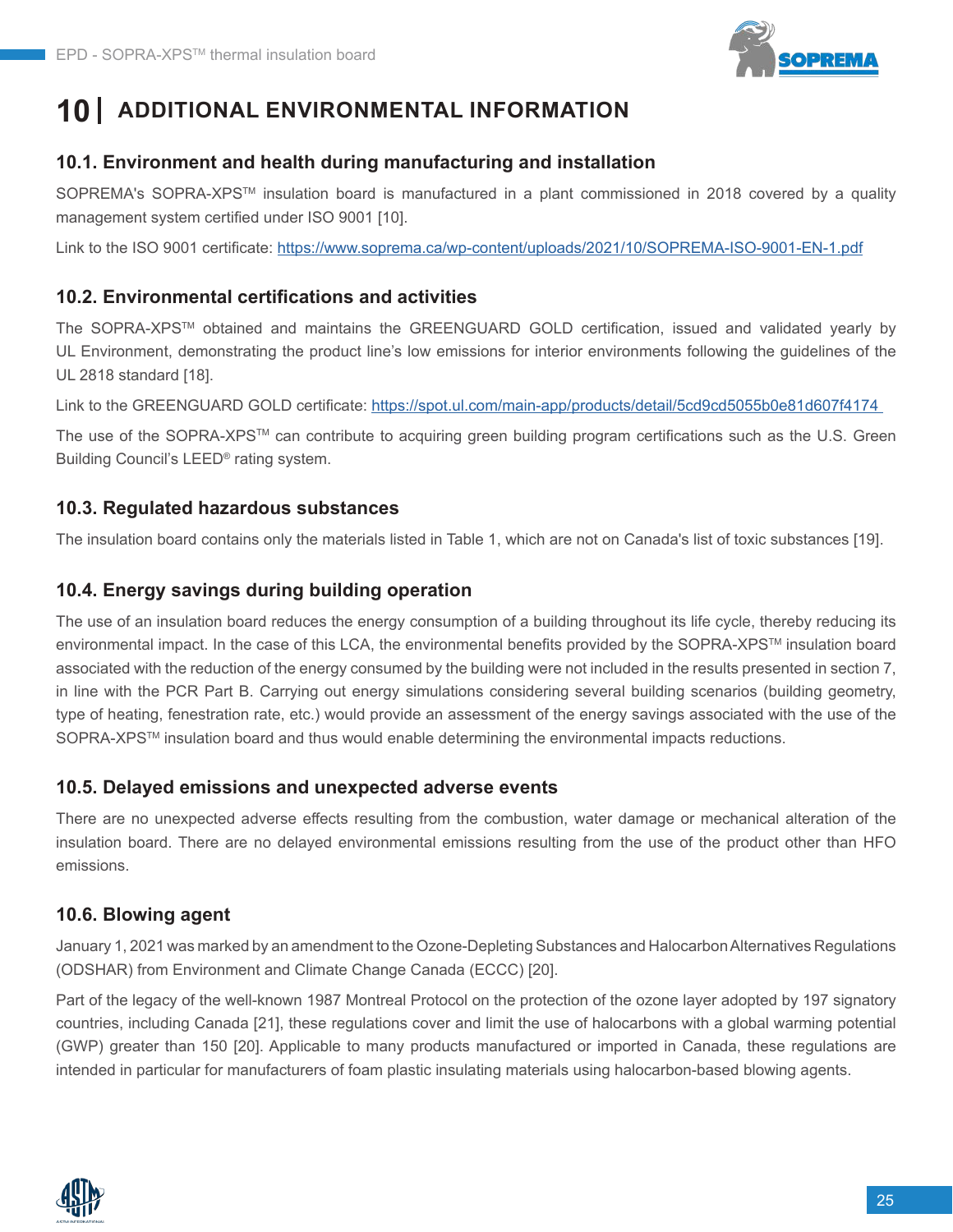

In the USA, several states adopted regulations in 2020 and 2021 limiting the use of HFC-based blowing agents in plastic foams. On September 23, 2021, the U.S. Environmental Protection Agency (EPA) released a regulation under the U.S. Innovation and Manufacturing Act (AIM) of 2020 that establishes the HFC production and consumption benchmarks from which reductions should be made and specifies the timetable established to achieve these reductions. [22]

SOPREMA has chosen to upgrade the SOPRA-XPS™ line by using a blowing agent with a low global warming potential that does not contribute to the depletion of the ozone layer. The HFC-134a blowing agent was therefore replaced by Honeywell's HFO (Solstice®). In October 2020, SOPREMA made the transition to HFO at its Sherbrooke plant. This blowing agent allows the SOPRA-XPSTM to maintain its thermal insulation, water absorption and compressive strength performances equivalent to those obtained using HFC-134a.

#### **10.7. Polystyrene recovery and recycling**

Contrary to popular belief, cups, plates, bowls, vegetable or meat trays, and protective packaging for food, electronics and household appliances, are all examples of polystyrene-based objects that are recyclable. As part of the No. 6 plastic family, these items often end up in the trash due to consumers' lack of awareness and because most recycling facilities still don't collect them.

An increasing number of municipalities offer recycling services for food and product packaging polystyrene materials. Residents may bring these used items in dedicated collecting facilities or are invited to place them in their recycling bin. Polystyrene scrap is then diverted from landfill and brought to SOPREMA's Sherbrooke plant. For ease of transportation and storage, it is often densified and delivered in the form of blocks, coils or ingots. It is then mixed with other sources of post-consumer and pre-consumer recycled polystyrene for transformation into plastic beads that can be introduced into the SOPRA-XPS<sup>™</sup> manufacturing process.

#### **10.8. Recycled content**

To validate the recycled content of the SOPRA-XPSTM insulation board, SOPREMA retained the services of an external consulting firm. The validation of the data related to the purchase and integration of non-virgin material included the verification of the formulations, tonnages registered in the management system and suppliers of the recycled material.

The non-virgin material can be divided into three categories:

- **Pre-consumer recycled material:** materials diverted from the waste stream during a manufacturing process [23].
- **Post-consumer recycled material:** materials generated by households or commercial, industrial or institutional facilities in their role as an end user of the product, and which can no longer be used for the application for which they were designed [23].
- **Recovered material:** materials left over or recovered from the manufacturing process and reintroduced in the latter to avoid their elimination.

The content related to each of these categories for the different products of the SOPRA-XPSTM line is presented in Table 19. The validation was carried out according to ISO 14020 and ISO 14021 [23,24]. The symbol used to illustrate the presence of recycled content complies with ISO 7000-1135 [25].

The recycled content certificate is at https://files.soprema.ca//2021-11-02/Recycled Content Certificate SOPREMA [SOPRA-XPS\\_2021\\_EN.pdf6181512c05933482d1f9043b4cc48b595d072ca527029.pdf](https://files.soprema.ca//2021-11-02/Recycled_Content_Certificate_SOPREMA_SOPRA-XPS_2021_EN.pdf6181512c05933482d1f9043b4cc48b595d072ca527029.pdf)

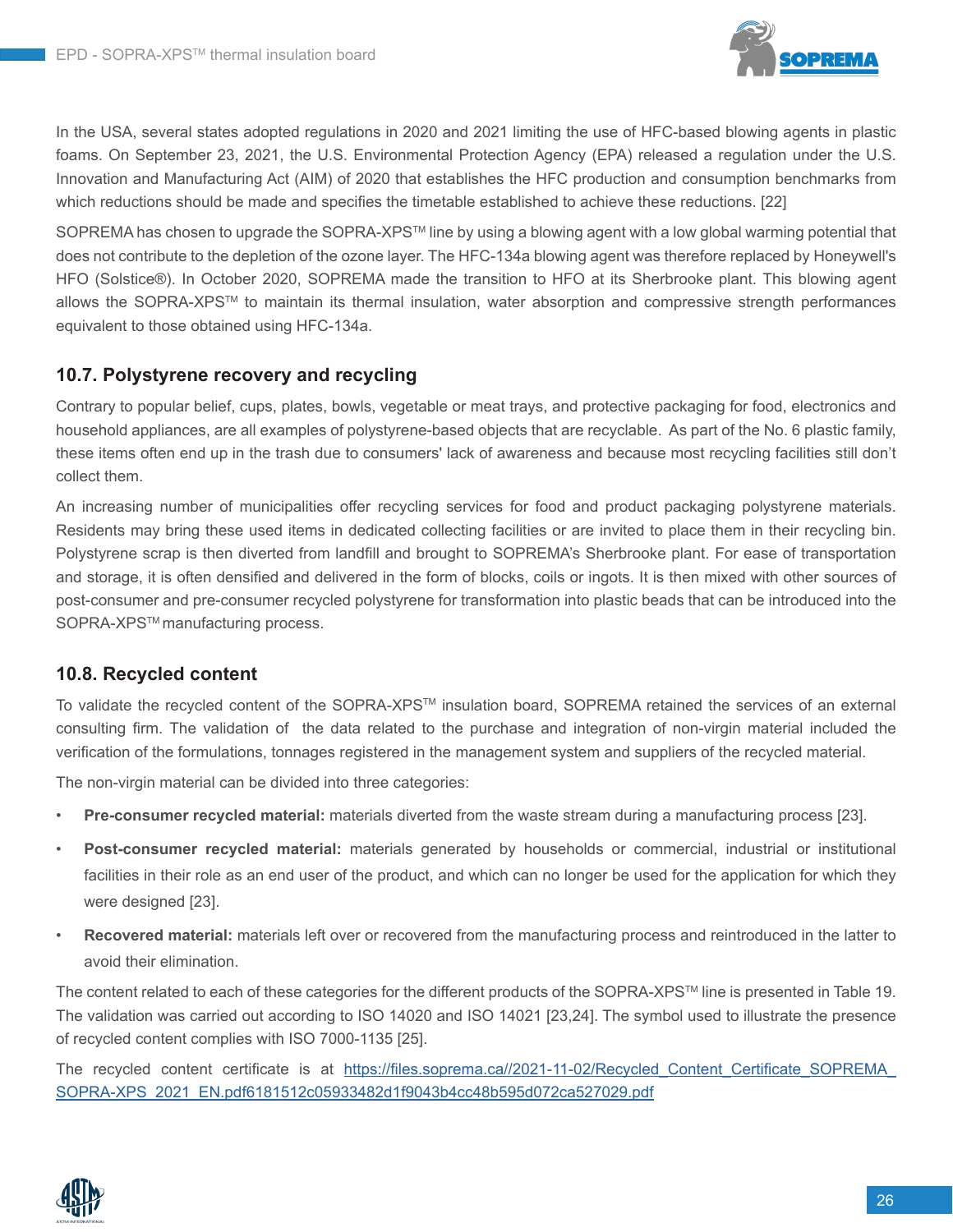

#### Table 19. Recycled and recovered content of SOPRA-XPSTM products (from 01-07-2020 to 30-06-2021)

| <b>Product</b>   | <b>Pre-consumer</b><br><b>Recycled</b><br><b>Content</b> | <b>Post-consumer</b><br><b>Recycled</b><br><b>Content</b> | <b>Total Recycled</b><br><b>Content</b> | <b>Recovered</b><br><b>Content</b> | <b>Total Recycled</b><br>and Recovered<br><b>Content</b> |
|------------------|----------------------------------------------------------|-----------------------------------------------------------|-----------------------------------------|------------------------------------|----------------------------------------------------------|
| SOPRA-XPS™ 20    | 32%                                                      | 22%                                                       | 54%                                     | 22%                                | 76%                                                      |
| SOPRA-XPS™ 25 CW | 38%                                                      | 25%                                                       | 63%                                     | 14%                                | 77%                                                      |
| SOPRA-XPS™ 30    | 31%                                                      | 21%                                                       | 52%                                     | 24%                                | 76%                                                      |
| SOPRA-XPS™ 35    | 33%                                                      | 23%                                                       | 56%                                     | 20%                                | 76%                                                      |
| SOPRA-XPS™ 35 DC | 33%                                                      | 23%                                                       | 56%                                     | 20%                                | 76%                                                      |
| SOPRA-XPS™40     | 32%                                                      | 21%                                                       | 53%                                     | 22%                                | 75%                                                      |
| SOPRA-XPS™ 60    | 31%                                                      | 21%                                                       | 52%                                     | 23%                                | 75%                                                      |
| SOPRA-XPS™ 100   | 26%                                                      | 17%                                                       | 43%                                     | 27%                                | 70%                                                      |

#### **10.9. Further information**

Additional information on the SOPRA-XPS™ can be found at [https://www.soprema.ca/extruded-polystyrene-insulation](https://www.soprema.ca/extruded-polystyrene-insulation-boards/ )[boards/](https://www.soprema.ca/extruded-polystyrene-insulation-boards/ ) 

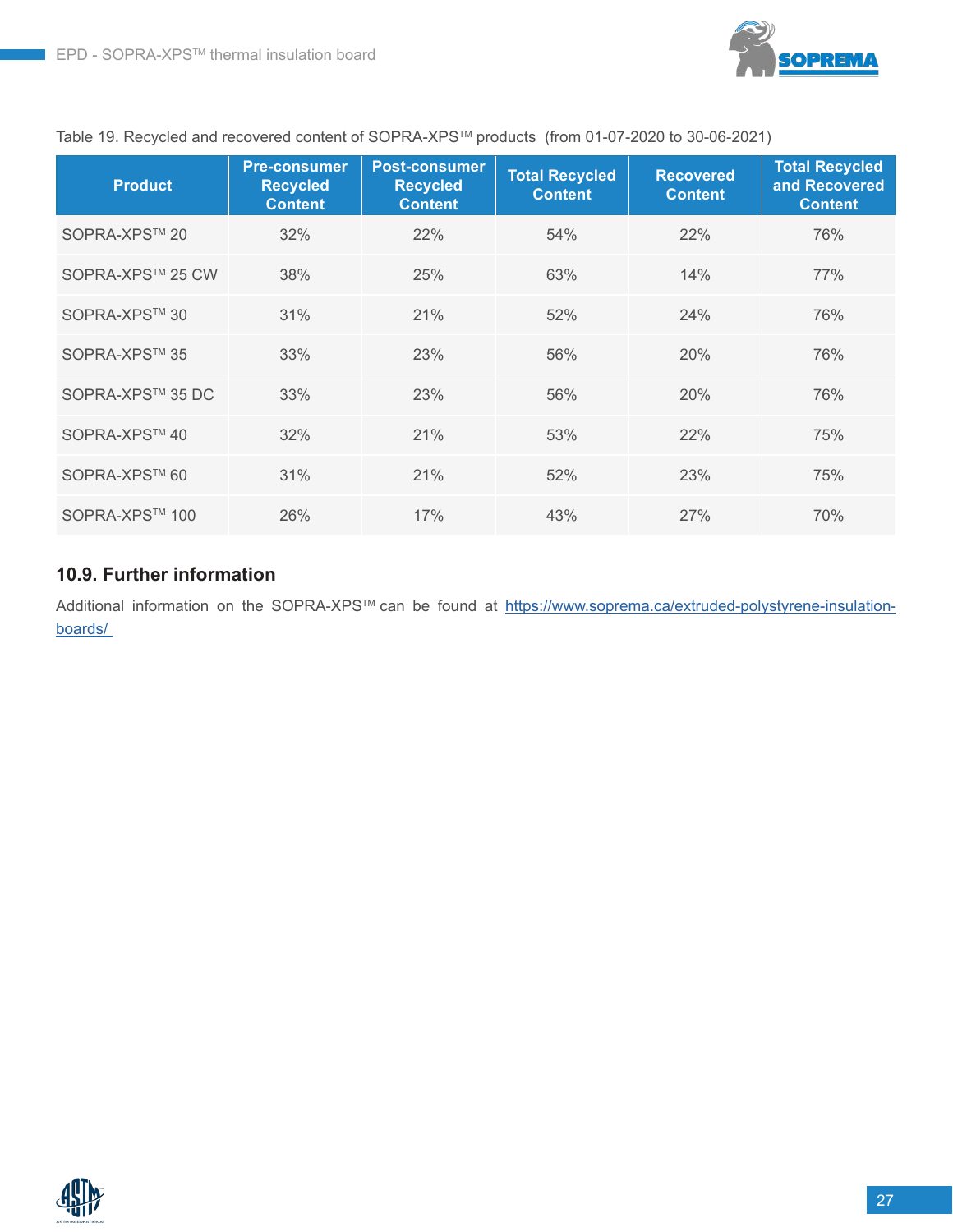

## **11 IMPACT AND INVENTORY INDICATORS DEFINITIONS**

#### Table 20. Impact categories used in the study, definition and unit [3]

| Indicator<br><b>Category</b>                         | <b>Definition</b>                                                                                                                                                                                                                                                                | <b>Unit</b>           |
|------------------------------------------------------|----------------------------------------------------------------------------------------------------------------------------------------------------------------------------------------------------------------------------------------------------------------------------------|-----------------------|
| Global warming<br>potential                          | This indicator measures the impact of an increase in global average<br>temperature caused by greenhouse gas emissions on the world's climate.<br>The main greenhouse gases are $CO_2$ , CH <sub>a</sub> , and N <sub>2</sub> O.                                                  | kg CO <sub>2</sub> eq |
| Acidification<br>potential                           | This indicator measures the impact of an increase in the concentration of<br>hydrogen ions (H <sup>+</sup> ) in soil or water environments caused by emissions of<br>acidifying substances (for example, sulfuric acid).                                                         | kg SO <sub>2</sub> eq |
| Eutrophication<br>potential                          | This indicator measures the consequences of an enrichment of water by<br>nutrients (nitrates and phosphates), thus increasing the growth of algae<br>that deteriorate the aquatic ecosystem.                                                                                     | kg N eq               |
| Smog formation<br>potential                          | This indicator measures the formation of smog (ground-level ozone $(O_3)$ ),<br>which is a pollutant that impacts the respiratory system. Smog is produced<br>by the exposure of nitrogen oxides (NO <sub>x</sub> ) and volatile organic compounds<br>(VOCs) to solar radiation. | $kgO3$ eq             |
| Ozone depletion<br>potential                         | This indicator measures the impact of the depletion of the ozone layer,<br>that protects living organisms from solar radiation. Ozone depletion is<br>mainly caused by chlorofluorocarbon (CFC) and halon emissions.                                                             | kg CFC-11 eq          |
| Abiotic depletion<br>potential (fossil<br>resources) | This indicator measures the depletion of abiotic (fossil) energy resources<br>and represents the excess energy required to extract these resources in<br>the future.                                                                                                             | MJ (LHV)              |

#### Table 21. Inventory categories used in the study, definition and unit [4]

| <b>Indicator</b><br><b>Category</b>                                   | <b>Definition</b>                                                                                                                                                                                         | <b>Unit</b>        |
|-----------------------------------------------------------------------|-----------------------------------------------------------------------------------------------------------------------------------------------------------------------------------------------------------|--------------------|
| Renewable<br>primary energy<br>used as energy<br>carrier/material     | Use of renewable primary energy as a source of energy (hydroelectric,<br>solar, wind) or as a material (wood).                                                                                            | MJ (LHV)           |
| Non-renewable<br>primary energy<br>used as energy<br>carrier/material | Use of non-renewable primary energy (peat, oil, gas, coal) as a source of<br>energy or as a material (plastics).                                                                                          | MJ (LHV)           |
| Hazardous,<br>non-hazardous<br>and radioactive<br>disposed waste      | Generation of hazardous (solvents, engine oil, acids), non-hazardous<br>(concrete, plastic, glass) or radioactive (radioactive fuels, products<br>contaminated by radioactive substances) disposed waste. | kg, m <sup>3</sup> |
| Use of fresh water<br>resources                                       | Use of freshwater, excluding non-consumed water (water used to power<br>turbines, or as coolant and recirculated) and water losses caused by<br>natural phenomena (evaporation of rainwater).             | m <sup>3</sup>     |
| Removals and<br>emissions of<br>biogenic carbon                       | Product and/or packaging biogenic carbon input (biomass removals) and<br>output (emissions) flows.                                                                                                        | kg CO <sub>2</sub> |

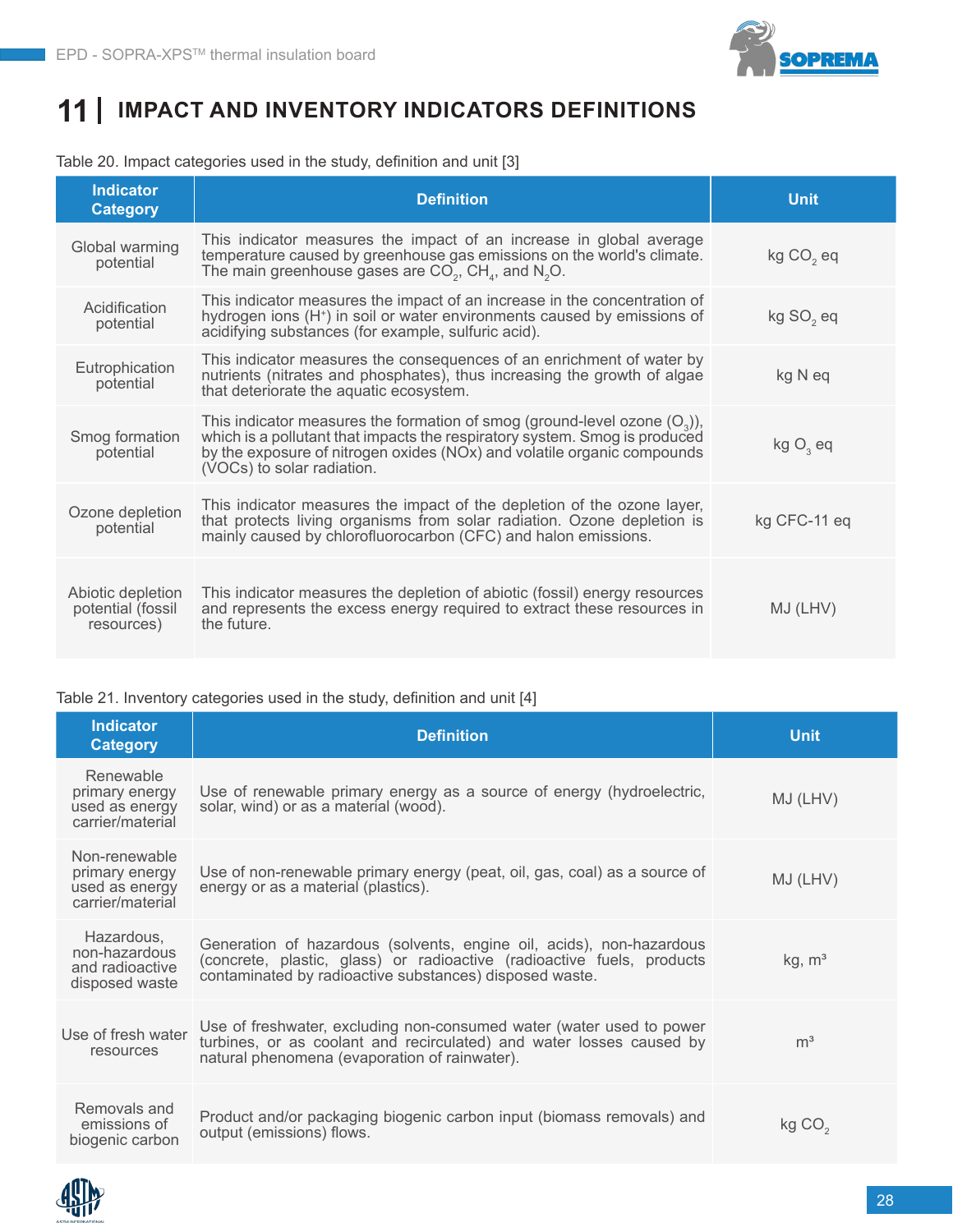

# **12 ACRONYMS AND EMPIRICAL FORMULAS**

- CFC Chlorofluorocarbons
- CFC-11 Trichlorofluoromethane
- $\,$  CH $_{\textrm{\tiny{4}}}$  Methane
- $\text{CO}_2$  Carbon dioxide
- EPD Environmental product declaration
- eq Equivalent
- FU Functional unit
- HFC-134a 1,1,1,2-Tetrafluoroethane
- HFO HFO-1234ze ((1E)-1,3,3,3-Tetrafluoroprop-1-ene)
- LCA Life cycle assessment
- LHV Lower heating value
- N Nitrogen
- NOx Nitrogen oxides
- $O_3$  Ozone
- PCR Product category rules
- $SO_2$  Sulfur dioxide
- VOCs Volatile organic compounds

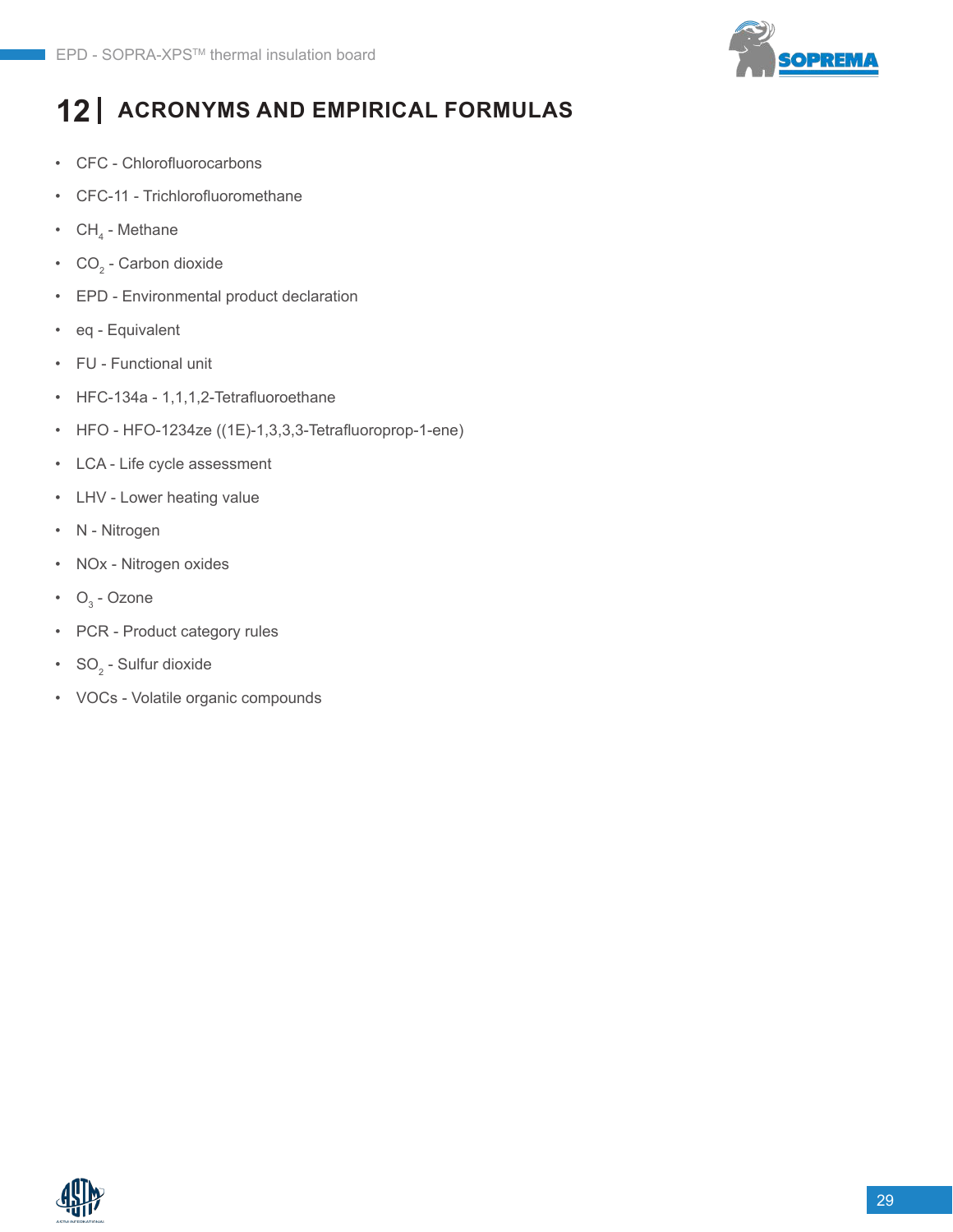

# **13 GLOSSARY**

- **• Biogenic carbon:** carbon derived from biomass produced by living organisms through natural processes, excluding carbon which is fossilized or derived from fossil resources [8].
- **• Blowing agent:** substance generating a cell-like structure (foam) from materials that can undergo hardening or phase transition (such as polymers or metals) via a foaming process [26].
- **• Cut-off criteria:** criteria for excluding inputs and outputs based on their contribution (%) to the total mass and energy. If this contribution is lower than a certain threshold (cut-off), these flows can be ignored [8].
- **• Environmental impact:** any negative or beneficial modification of the environment, resulting wholly or in part from environmental aspects [28], that is to say elements of the activities, products or services of an organization that can interact with the environment [27].
- **• Environmental product declaration (EPD):** environmental declaration providing quantified environmental data using predetermined parameters based on the ISO 14040 and ISO 14044 standards [8].
- **• Functional unit (FU):** quantified performance of a product system intended to be used as a reference unit in a life cycle assessment [27].
- **• Life cycle assessment (LCA):** compilation and evaluation of the inputs and outputs (inventory), as well as the assessment of potential environmental impacts of a product during its life cycle [27].
- **• Post-consumer recycled material:** materials generated by households or commercial, industrial or institutional facilities in their role as an end user of the product, and which can no longer be used for the application for which they were designed. This includes material returns from the distribution chain. [23].
- **• Pre-consumer recycled material:** materials diverted from the waste stream during a manufacturing process. It excludes the reuse of materials in the same process that generated them, such as those resulting from reprocessing and regrinding [23].
- **• Product category rules (PCR):** set of specific rules, requirements and guidelines for the development of EPDs [8]. The PCR referenced in this EPD refer to "UL PCR Part B: Building Envelope Thermal Insulation EPD requirements" and "UL PCR Part A: Calculation Rules for the Life Cycle Assessment and Requirements on the Project Report."
- **• Recovered material:** materials left over or recovered from the manufacturing process and reintroduced in the latter to avoid their elimination.

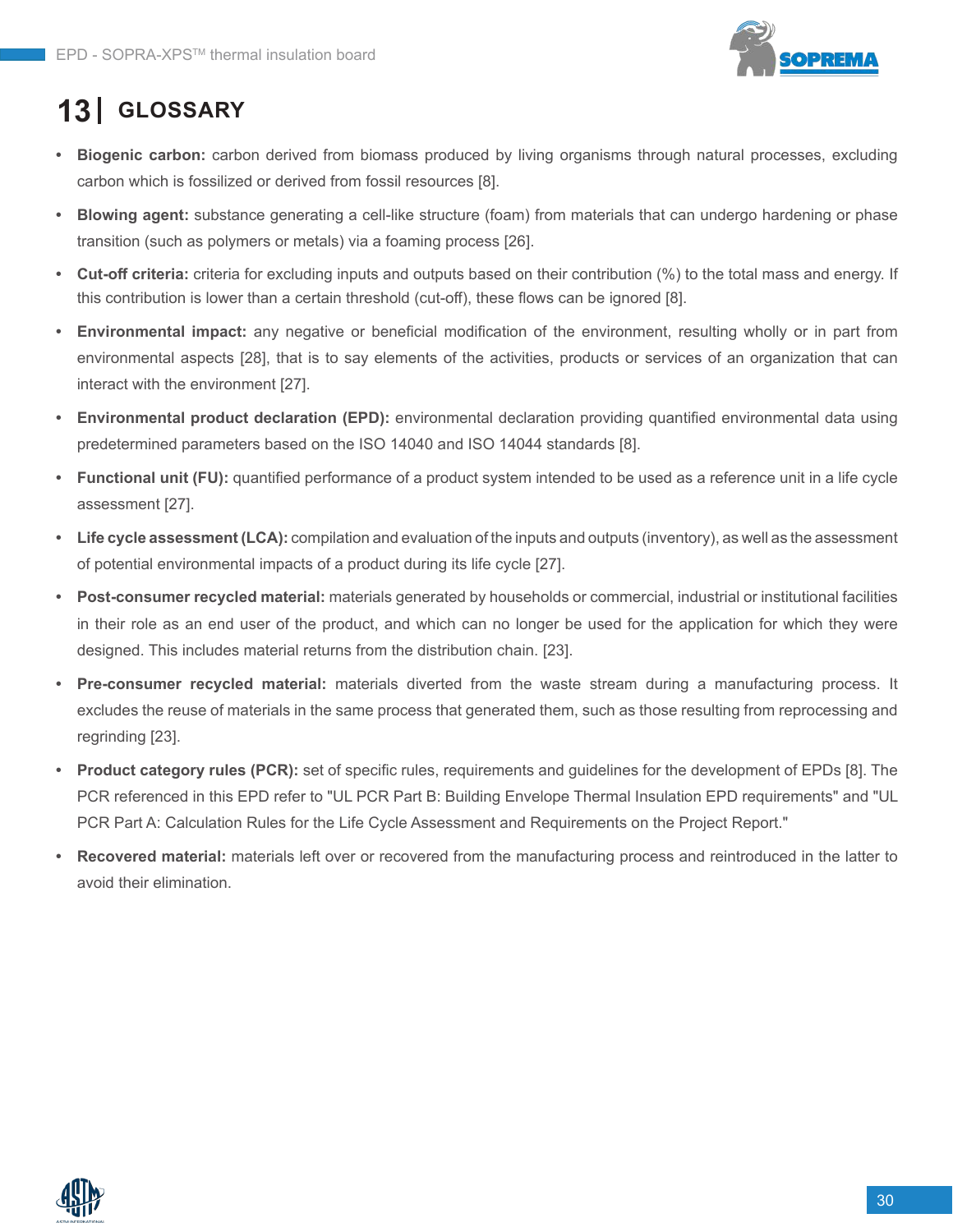

# **14 REFERENCES**

- [1] GreenDelta (2020). "About openLCA." openLCA version 1.10.3. Available at: <https://openlca.org/openlca/>
- [2] Wernet G, Bauer C, Steubing B, Reinhard J, Moreno-Ruiz E, Weidema B (2016). "The ecoinvent database version 3 (part I): overview and methodology." The International Journal of Life Cycle Assessment, vol 21, pages 1218-30. Available at:<https://link.springer.com/article/10.1007/s11367-016-1087-8>
- [3] United States Environmental Protection Agency, US EPA (2012). "Tool for Reduction and Assessment of Chemicals and Other Environmental Impacts (TRACI)." TRACI version 2.1. Available at: [https://epa.gov/chemical-research/tool](https://epa.gov/chemical-research/tool-reduction-and-assessment-chemicals-and-other-environmental-impacts-traci)[reduction-and-assessment-chemicals-and-other-environmental-impacts-traci](https://epa.gov/chemical-research/tool-reduction-and-assessment-chemicals-and-other-environmental-impacts-traci)
- [4] UL Environment (2018). "Product Category Rules for Building-Related Products and Services. Part A: Calculation Rules for the Life Cycle Assessment and Requirements on the Project Report (UL 10010), Version 3.1."
- [5] UL Environment (2018). "Product Category Rules for Building-Related Products and Services. Part B : Building Envelope Thermal Insulation EPD Requirements (UL 10010-1), Version 2.0."
- [6] International Organization for Standardization, ISO (2006). "ISO 14025:2006. Environmental labels and declarations - Type III environmental declarations - Principles and procedures."
- [7] International Organization for Standardization, ISO (2006). "ISO 14044:2006. Environmental management Life cycle assessment - Requirements and guidelines."
- [8] International Organization for Standardization, ISO (2017). "ISO 21930:2017. Sustainability in buildings and civil engineering works - Core rules for environmental product declarations of construction products and services."
- [9] European Committee for Standardization (2013). "EN 15804:2012+A1:2013. Sustainability of construction works - Environmental product declarations - Core rules for the product category of construction products."
- [10] International Organization for Standardization, ISO (2015). "ISO 9001:2015. Quality management systems Requirements."
- [11] ASTM International (2021). "ASTM C518-21. Standard Test Method for Steady-State Thermal Transmission Properties by Means of the Heat Flow Meter Apparatus."
- [12] Wallington T et al. (2015). "Atmospheric chemistry of short-chain haloolefins: Photochemical ozone creation potentials (POCPs), global warming potentials (GWPs), and ozone depletion potentials (ODPs)", Chemosphere vol. 129, pages 135-41. Available at:<https://doi.org/10.1016/j.chemosphere.2014.06.092>
- [13] UL Canada, ULC (2017). "CAN/ULC-S701.1:2017. Standard for Thermal Insulation, Polystyrene Boards."
- [14] ASTM International (2019). "ASTM C578-19. Standard Specification for Rigid, Cellular Polystyrene Thermal Insulation."
- [15] CT Consultant (2021). "Life Cycle Assessment (LCA) report as part of the completion of the environmental product declaration (EPD) of the SOPRA-XPS™ insulation board."
- [16] Hischier R et al. (2010). "Implementation of Life Cycle Impact Assessment Methods Data v2.2. ecoinvent Report No 3, Cumulative energy demand", pages 33-40. Available at: [https://ecoinvent.org/wp-content/uploads/2020/08/201007\\_](https://ecoinvent.org/wp-content/uploads/2020/08/201007_hischier_weidema_implementation_of_lcia_methods.pdf) [hischier\\_weidema\\_implementation\\_of\\_lcia\\_methods.pdf](https://ecoinvent.org/wp-content/uploads/2020/08/201007_hischier_weidema_implementation_of_lcia_methods.pdf)

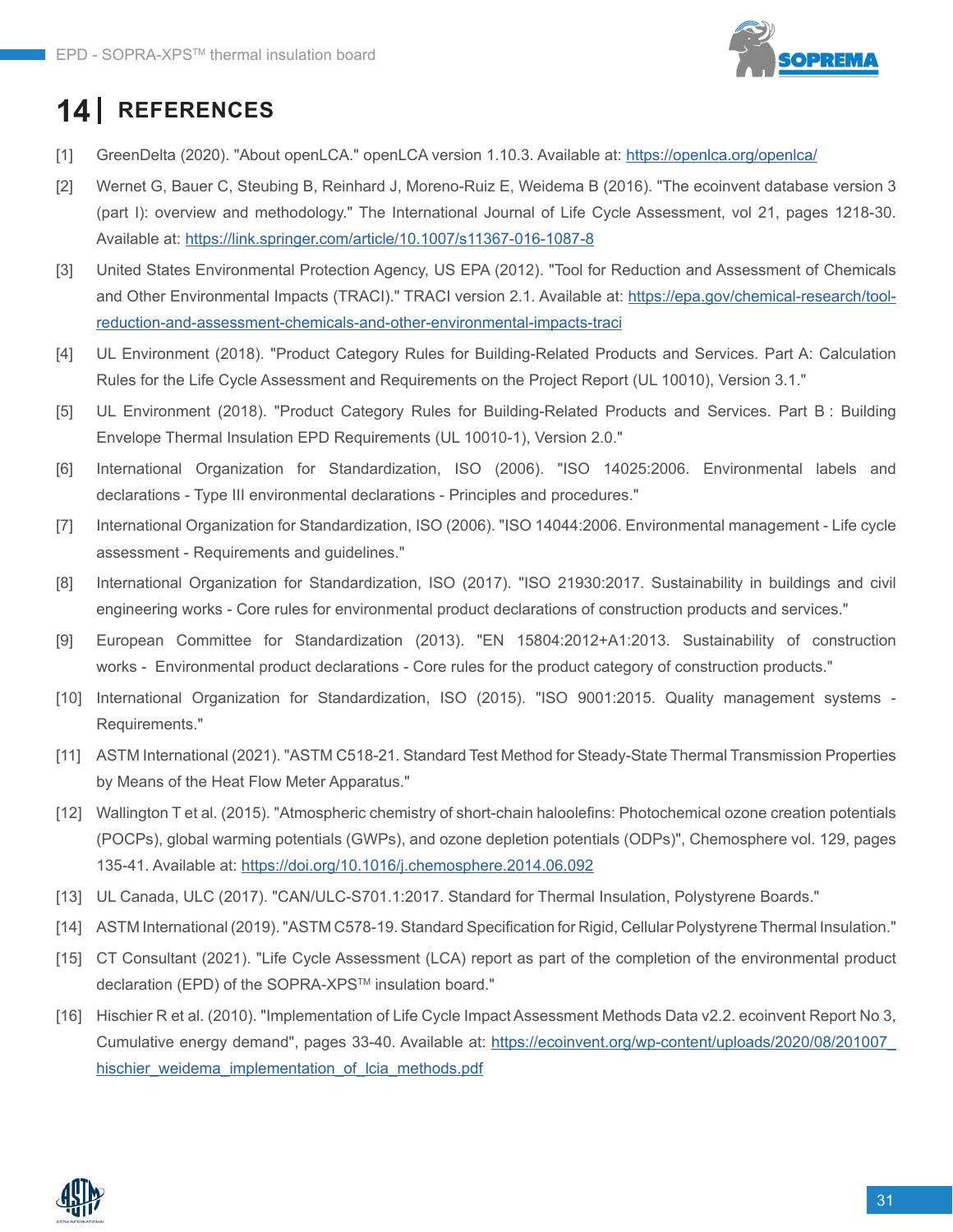

- [17] Flanagan B, Steckel D (2019)."ACLCA Guidance to Calculating Non-LCIA Inventory Metrics in Accordance with ISO 21930:2017." Available at:<https://aclca.org/wp-content/uploads/ISO-21930-Final.pdf>
- [18] UL Environment Standard (2013). "UL GREENGUARD Certification Program For Chemical Emissions For Building Materials, Finishes And Furnishings - Standard 2."
- [19] Environment and Climate Change Canada (2021). "Canadian Environmental Protection Act Toxic substances list Schedule 1." Available at: [https://www.canada.ca/en/environment-climate-change/services/canadian-environmental](https://www.canada.ca/en/environment-climate-change/services/canadian-environmental-protection-act-registry/substances-list/toxic/schedule-1.html)[protection-act-registry/substances-list/toxic/schedule-1.html](https://www.canada.ca/en/environment-climate-change/services/canadian-environmental-protection-act-registry/substances-list/toxic/schedule-1.html)
- [20] Environment and Climate Change Canada (2016). "Canadian Environmental Protection Act Ozone-depleting Substances and Halocarbon Alternatives Regulations." Available at: [https://laws-lois.justice.gc.ca/eng/regulations/](https://laws-lois.justice.gc.ca/eng/regulations/SOR-2016-137/page-1.html) [SOR-2016-137/page-1.html](https://laws-lois.justice.gc.ca/eng/regulations/SOR-2016-137/page-1.html)
- [21] Environment and natural resources Canada (2019). "The Montreal Protocol: protecting the ozone layer and tackling climate change." Available at: [https://www.canada.ca/en/services/environment/weather/climatechange/canada](https://www.canada.ca/en/services/environment/weather/climatechange/canada-international-action/montreal-protocol.html)[international-action/montreal-protocol.html](https://www.canada.ca/en/services/environment/weather/climatechange/canada-international-action/montreal-protocol.html)
- [22] United States Environmental Protection Agency, US EPA (2021). "Phasedown of Hydrofluorocarbons: Establishing the Allowance Allocation and Trading Program Under the American Innovation and Manufacturing Act." Available at: [https://www.epa.gov/climate-hfcs-reduction/final-rule-phasedown-hydrofluorocarbons-establishing-allowance](https://www.epa.gov/climate-hfcs-reduction/final-rule-phasedown-hydrofluorocarbons-establishing-allowance-allocation)[allocation](https://www.epa.gov/climate-hfcs-reduction/final-rule-phasedown-hydrofluorocarbons-establishing-allowance-allocation)
- [23] International Organization for Standardization, ISO (2016). "ISO 14021:2016 Environmental labels and declarations Self-declared environmental claims (Type II environmental labelling)."
- [24] International Organization for Standardization, ISO (2000). "ISO 14020:2000 Environmental labels and declarations General principles."
- [25] International Organization for Standardization, ISO (2004). "ISO 7000-1135 Graphical symbols for use on equipment - Registered symbols."
- [26] Wypych G (2017). "Handbook of Foaming and Blowing Agents." Available at: [https://doi.org/10.1016/B978-1-895198-](https://doi.org/10.1016/B978-1-895198-99-7.50003-9) [99-7.50003-9](https://doi.org/10.1016/B978-1-895198-99-7.50003-9)
- [27] International Organization for Standardization, ISO (2006). "ISO 14040:2006 Environmental management Life cycle assessment - Principles and framework."
- [28] International Organization for Standardization, ISO (2010). "ISO 21931-1:2010. Sustainability in building construction - Framework for methods of assessment of the environmental performance of construction works - Part 1: Buildings."